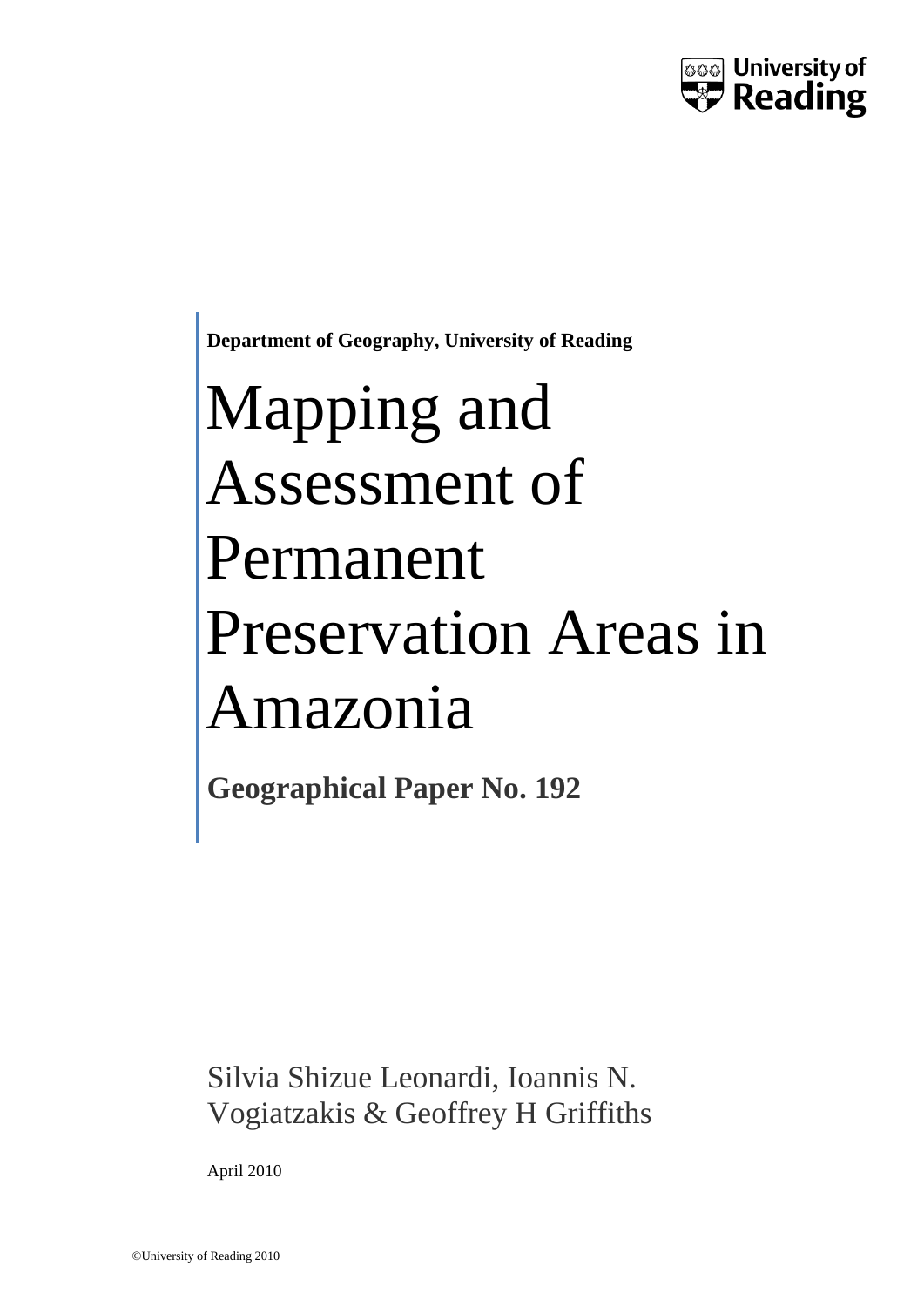### **Mapping and Assessment of Permanent Preservation Areas in Amazonia**

Geographical Paper No. 192

Silvia Shizue Leonardi

Instituto Nacional de Pesquisas Espaciais – INPE, Brazil, silvia@dpi.inpe.br

Ioannis N. Vogiatzakis Centre for Agri-Environmental Research, School of Agriculture, Policy and Development, University of Reading, UK

&

Geoffrey H. Griffiths

Department of Geography, School of Human and Environmental Sciences, University of Reading, UK

**April 2010**

Series Editor: A.M.Mannion [A.M.Mannion@Reading.ac.uk](mailto:A.M.Mannion@Reading.ac.uk)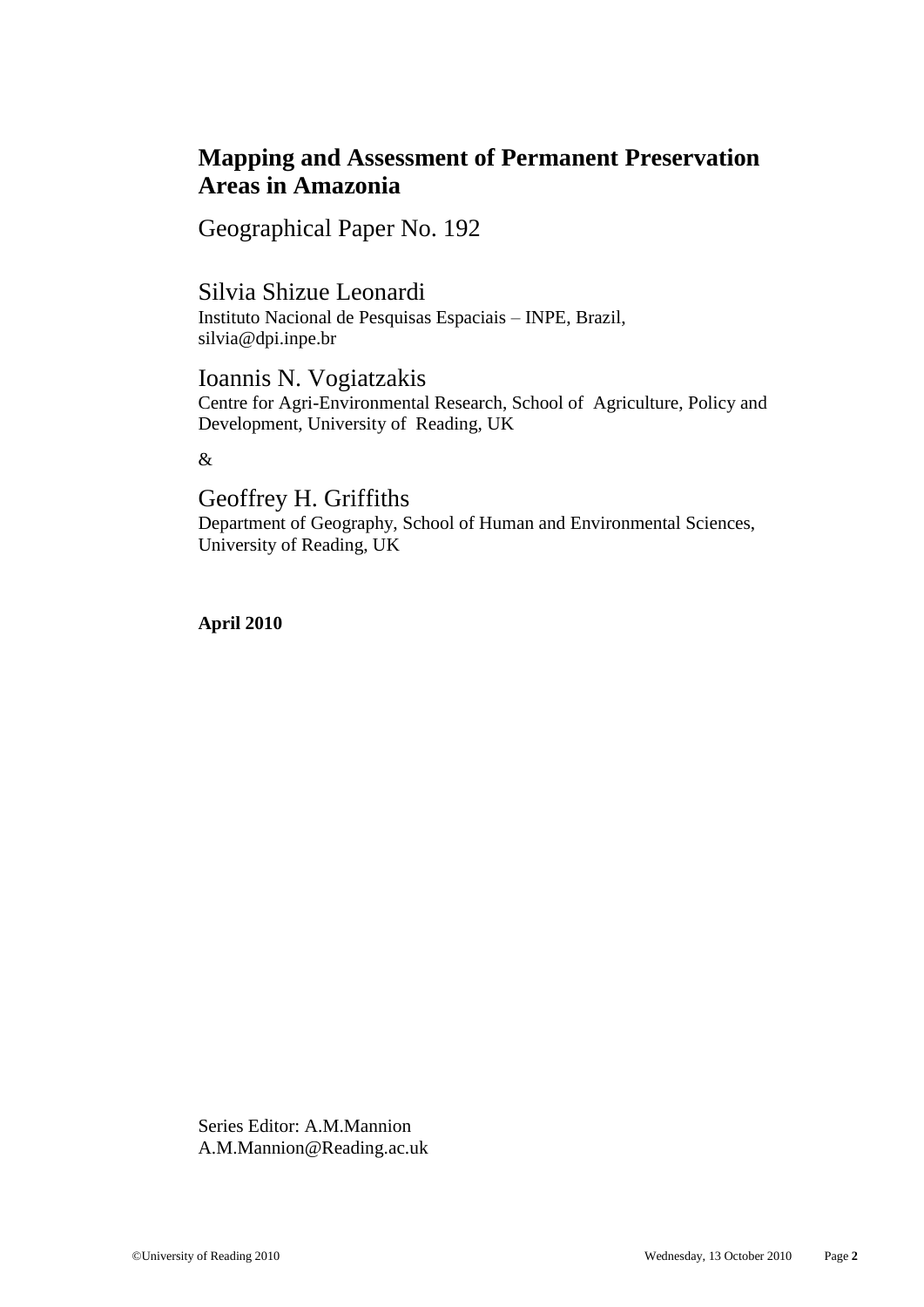# <span id="page-2-0"></span>Contents

| CONAMA Resolution No. 303, March 20, 2002 - Published in DOU on 90 of May 13, 2002, Section 1, |  |
|------------------------------------------------------------------------------------------------|--|
|                                                                                                |  |
|                                                                                                |  |
|                                                                                                |  |
|                                                                                                |  |
|                                                                                                |  |
|                                                                                                |  |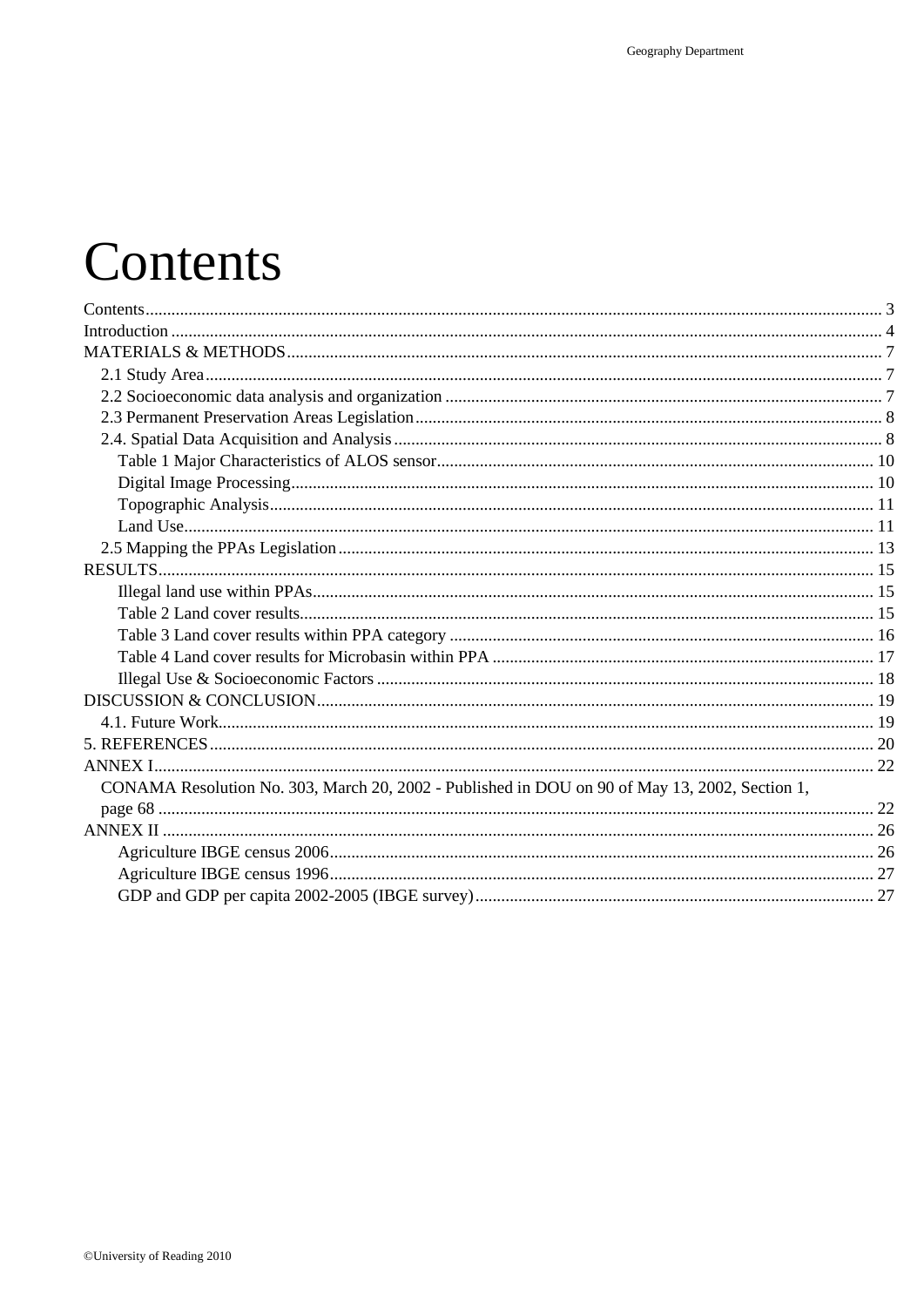# <span id="page-3-0"></span>Introduction

Despite its importance for the provision of ecosystem services worldwide (MEA 2005), more than 40% of the Brazilian Amazon is currently under some type of human pressure including deforestation, urbanisation and mineral development (WRI 2006). These pressures are predicted to intensify and urgent action is required, including the establishment of additional protected areas and the monitoring of existing ones, to mitigate negative impacts on the environment. For this reason, special attention should be given to areas yet to be occupied or that have been little exploited by humans. The Legal Amazonia is one such area, formed by several Brazilian states located in the north and central west region of Brazil with a total area of 5000  $\text{km}^2$ . Several studies are underway to understand and identify factors that influence the exploitation of natural resources and develop and support the implementation of environmental policies which will reduce the negative impact of human activity.

Much effort has been made by the Brazilian government to make deforestation monitoring more effective and to develop tools to detect and support enforcement actions against illegal deforestation in Amazonia. The PRODES project, Program for the Estimation of Deforestation in Brazilian Amazon, is an example of such a tool (INPE 2008). Developed by INPE in the last two decades, PRODES aims at quantifying annual deforestation rates in Amazonia. Another example, also developed by INPE, is the DETER (Real Time Deforestation Detection System) project the objective of which is to identify irregular deforestation areas in 'near real time'. This is an essential tool in environmental monitoring and auditing [\(http://www.obt.inpe.br/deter/\)](http://www.obt.inpe.br/deter/). These efforts have so far improved enforcement of laws and regulations to protect forested land and therefore, contributed to a reduction in deforestation. Although the results are important for the environmental preservation of Amazonian ecosystems, they only apply to environmental legislation in a broad sense i.e. illegal deforestation, legal reservation areas, etc.

Complementary approaches are also employed in an attempt to understand how environmental, technological and socio-economic parameters have influenced deforestation (Barbosa 2003; Bierwagen and Ventorin 2006) and to develop models to predict deforestation rates and the locations where deforestation will take place. For example, Aguiar (2006) applied a dynamical LUCC (Land Use and Cover Change) model to examine different exploration scenarios of land use change in the Amazon Region until 2020. In this study 40 variables were analyzed relating to environment, population, agrarian systems, technological factors and market proximity as well as land-use patterns. The main conclusions were that connection to national markets is the most important factor determining the spatial pattern of the new Amazonian frontiers.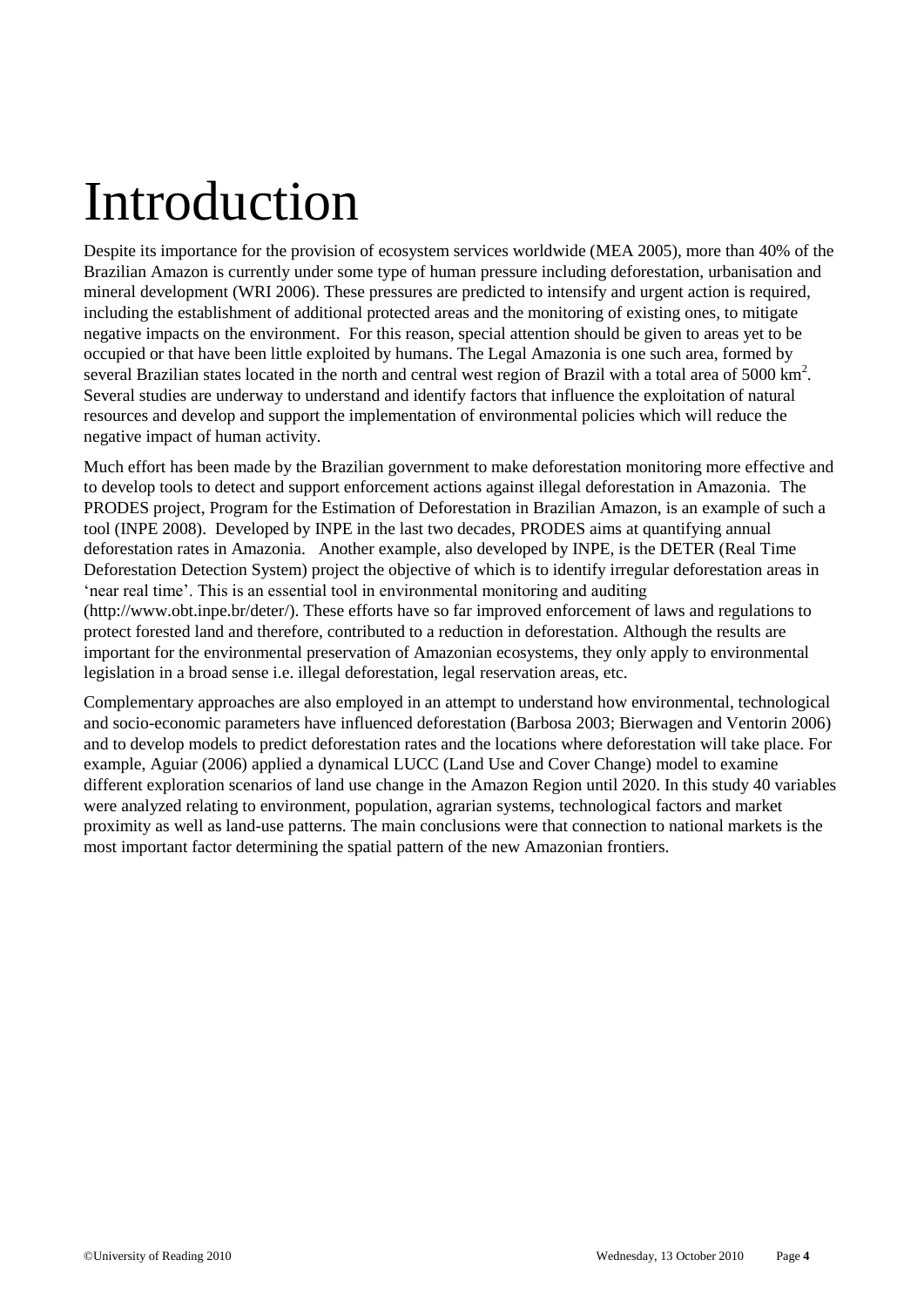

**Figure 1.** Legal Amazonia area and three macro-regions (adapted from Becker, 2005)

The results of Aguiar (2006) and other studies (e.g. Damião 2007; Becker 2005) show that Amazonia cannot be analysed as a homogeneous area in terms of settlement processes and transformation dynamics. In reality the Amazonia Region can be divided into several fairly homogeneous sub-regions according to Becker (2005) on the basis of the history of human occupation: Densely Populated Arch, Central Amazonia, and Occidental Amazonia (Figure 1). Each of these sub-regions necessitates different analysis and policy approaches.

As shown in Figure 1, the Occidental Amazonia is the most pristine region located outside the influence of the main road network (Becker, 2005). This region should be managed according to forest conservation and government effort should focus on reducing people's access. The second region is Central Amazonia where economic activities cause medium to high rates of deforestation. In this region deforestation monitoring and control activities should be intensified, particularly at the border with the Densely Populated Arch. Therefore, government policy for this sub-region should focus on effective legislation enforcement and control. The last sub-region, the Densely Populated Arch has suffered the highest deforestation. This area deserves special attention and a new approach with respect to environmental policy with emphasis placed on restoration of the illegally deforested areas. Therefore, increased knowledge over the area, with a detailed cadastre and implementation of new tools for monitoring, will be essential to maintain and restore the remaining forest.

The current environmental legislation for the Legal Amazonia establishes that for privately owned land in the area a percentage of the farm land must be conserved with native vegetation, known as Legal Reserve (RL). The Legal Reserve designation is valid for the whole of the country and is enforced by law. The percentage (the index of legal preservation) ranges between 20% and 80% of a property's total area, depending on the type of original vegetation that the area belongs to (Figure 2). For the Legal Amazonia the range is 35-80%. Although the RL is an important tool for environmental protection, the *Permanent Preservation Area* (PPA), a complementary system of protection covering a more extensive area, has not been studied in sufficient detail to come to any real conclusions about its effectiveness as a tool for protection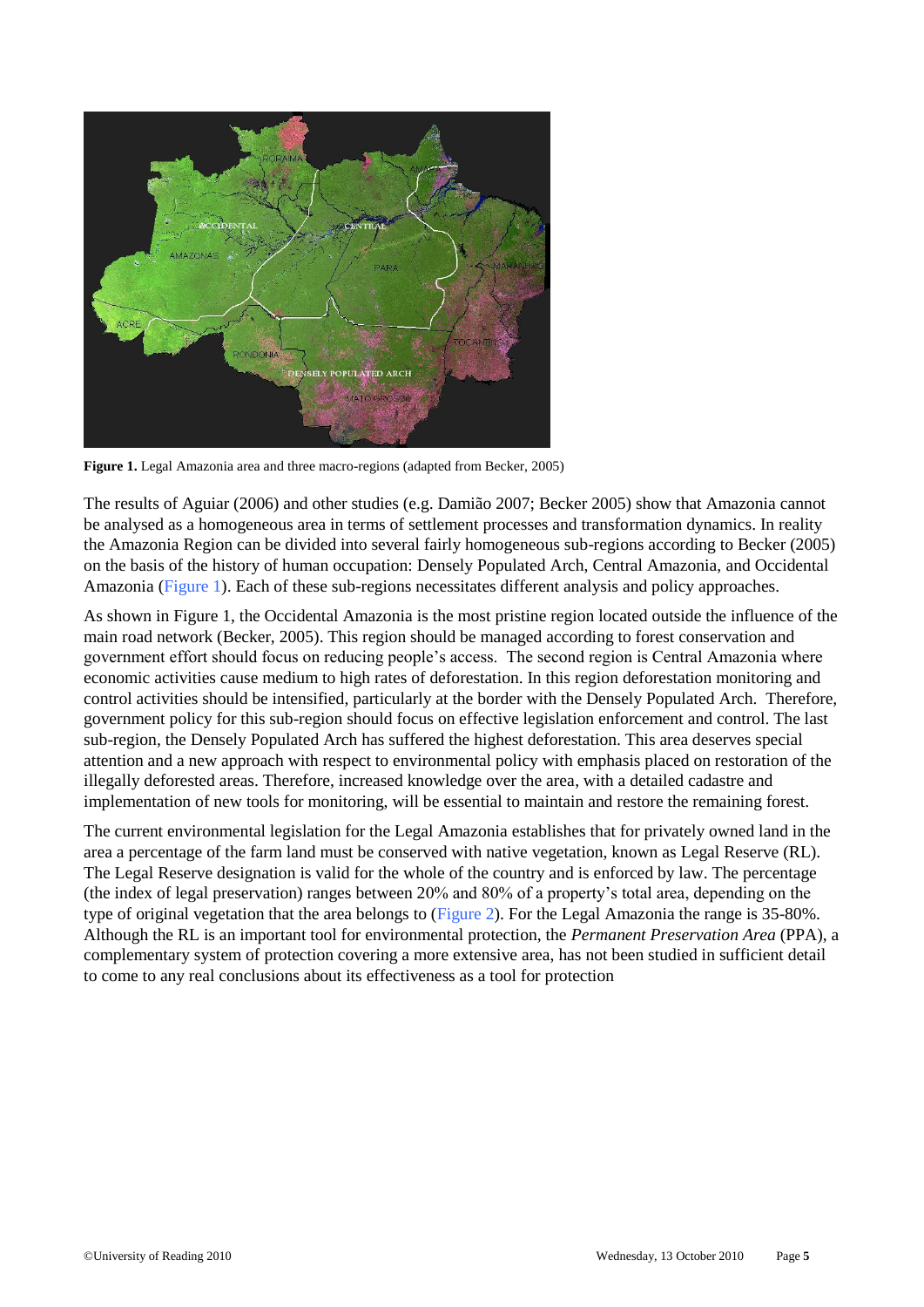

Figure 2 Percentage of Legal Reserve (RL)

Permanent Preservation Areas include forests and other forms of natural vegetation along rivers, lakes, lagoons and reservoirs, water springs, hilltops, slopes (see section 2.3). Their main purpose is to preserve vegetation cover in order to maintain functioning ecosystems. These are highly sensitive areas of extreme importance for the preservation of flora and fauna and for hydrological processes including the maintenance of drinking water quality. Such areas act as filters, ecological corridors and provide protection for fragile environmental areas.

Despite the effort to detect, measure and control the extent of annual deforestation in Amazonia there is still a lack of understanding of the effectiveness of environmental legislation and forest regulations to protect native vegetation. Therefore the *aim* of this work is to evaluate to what extent environmental legislation related to PPAs has been respected, and how effectively PPAs fulfil their environmental role. The specific objectives were to map the mandatory PPAs according to existing environmental legislation, using satellite imagery with a GIS environment.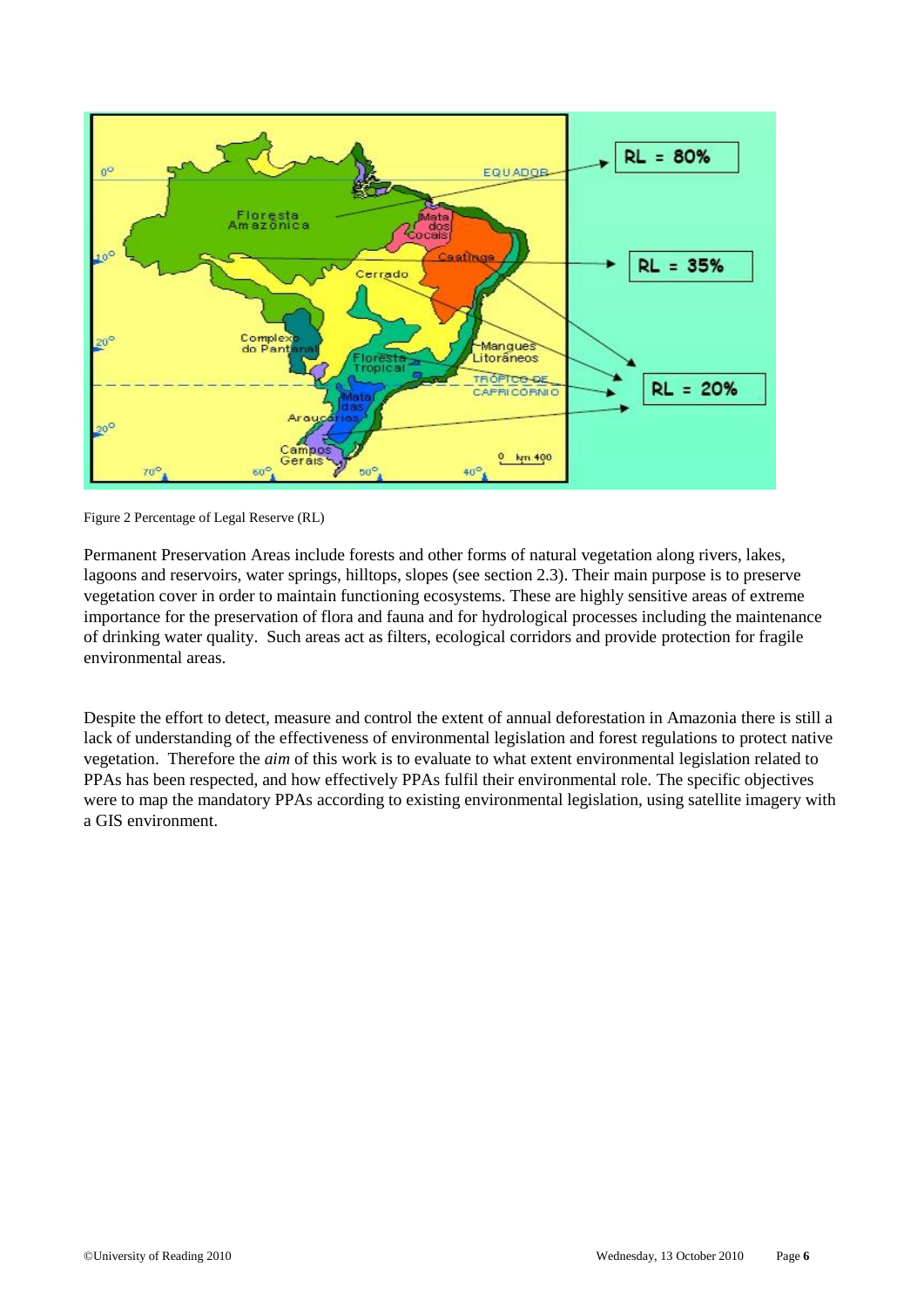# <span id="page-6-0"></span>MATERIALS & METHODS

## <span id="page-6-1"></span>2.1 Study Area

The study area is the Palmeiropolis Municipality, located in the south of Tocantins State, which is part of the region designated as Legal Amazonia. The Palmeiropolis Municipality was established in 1980 and, according to IBGE, has an area of 1,703.80 Km<sup>2</sup> (Figure 3). Two key factors were taken into consideration for the selection of the study area: the representativeness of different agricultural systems and different PPA parameters, as well as the availability of ALOS (Advanced Land Observing Satellite) and Quick Bird images. The Municipality is located in the Tocantins river basin at the boundary of Legal Amazonia, within the limit of the Densely Populated Arch sub-region where a large part of the native vegetation has already been removed. It is drained by the Mucambinho, Mutum, Cocalinho and Limoeiro rivers and is bounded by the Tocantins and Mucambão rivers. The predominant climate in the region is wet semi- tropical, with two well defined periods: a wet period from October to March and a dry period from April to September. The Cerrado vegetation is predominant, but in some areas deciduous seasonal high forest also occurs. The relief of this municipality is varied ranging from relatively flat in the southeast to hilly/mountainous in the west, where the Dourada Sierra crosses the municipality in a North – South direction. The altitude ranges from 250 to 1100 meters.



Figure 3 Study Area – Palmeiropolis Municipality

### <span id="page-6-2"></span>2.2 Socioeconomic data analysis and organization

The main economic activities in the area are crop and cattle farming. A summary of economic activities surveyed by IBGE in the 2007 census is given in Annex II. The socio-economic data collected and used in this study came mainly from National Agricultural Census 2006 (conducted in 2007 and Population Census in 2007: IBGE 2007), which are found in Annex II. IBGE conducted, in 2007, a census operation encompassing the Census of Agriculture, Population Count 2007 and the National Register of Addresses for Statistical Purposes, with the objective of updating population estimates and information about the economic activities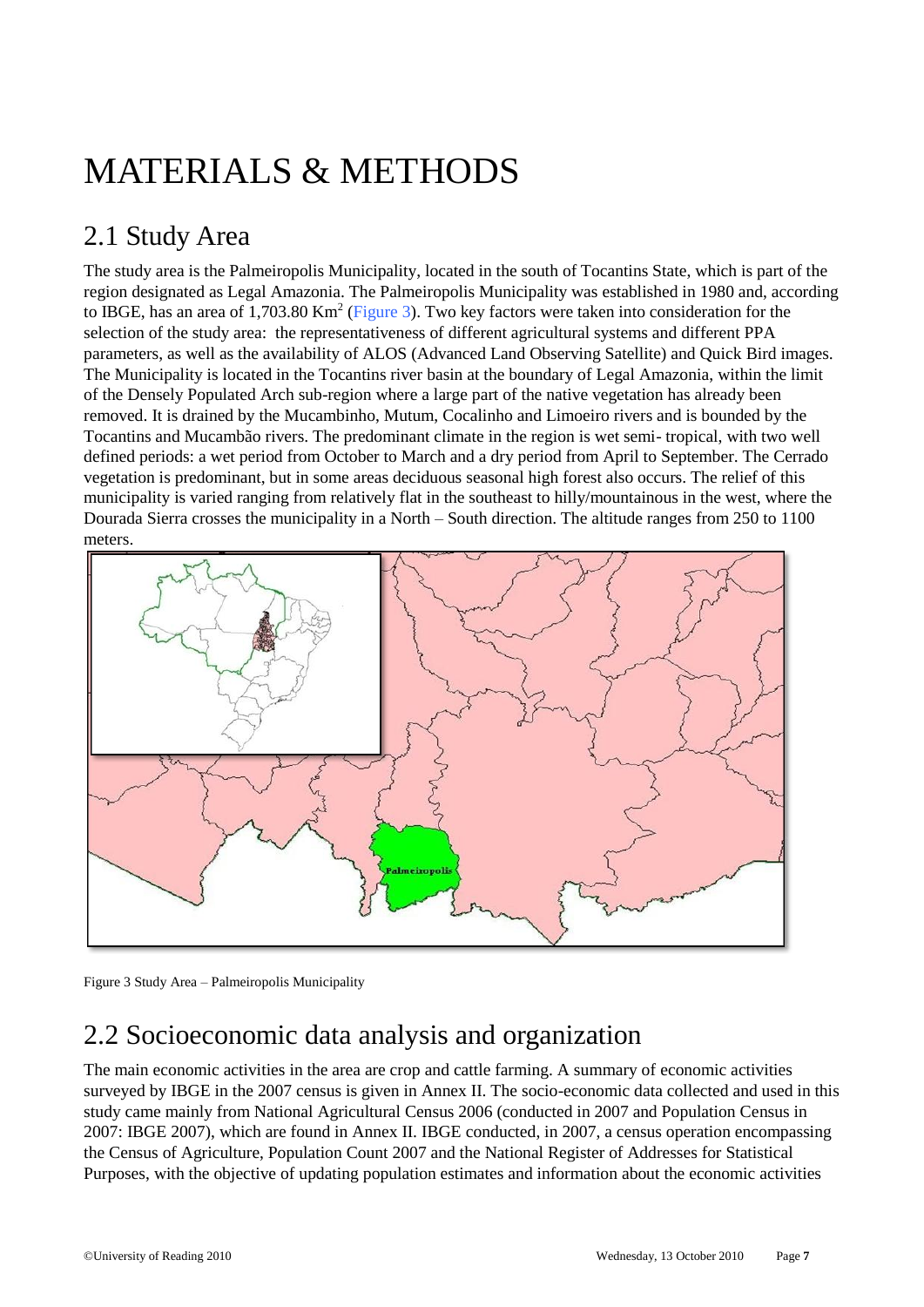conducted in the country by members of society and agricultural companies (<http://www.ibge.gov.br/english/estatistica/economia/agropecuaria/censoagro/2006>).

In 2007 IBGE published the preliminary results for the Census of Agriculture 2006. The preliminary results are available on the IBGE website and refer to data on, the number and total area of agricultural establishments, use of land, degree of mechanisation, employed persons, total numbers of livestock and animal production,. On the aforementioned IBGE website, technical information about the survey and concepts needed to understand the results released can be found. Other important agricultural and socio economic indicators collected by IBGE in the Census 1996 were used, due to the Census 2006 results being unavailable for this study. This information refers to the number of farms that received technical assistance and the percentage of small, medium and large farms.

## <span id="page-7-0"></span>2.3 Permanent Preservation Areas Legislation

The PPAs environmental legislation was established by Law n° 4.771 published in September 15, 1965, and regulated by the resolution n° 303 of March 20, 2002. The resolution n° 303 of 20 March 2002, the Brazilian National Council on the Environment (CONAMA) established the parameters, definitions and limits regarding the PPA areas. A summary of the main PPA parameters used in this study are given below, while further information can be found in Annex I (Resolution 303 of March 20, 2002). According to CONAMA's resolution of March 2002, PPAs consist of areas:

- a) along rivers or any waterway from its highest level on marginal buffers whose minimum width is:
	- 30 meters for waterways less than 10 meters wide;
	- 50 meters for waterways 10 to 50 meters wide;
	- $\bullet$ 100 meters for waterways 50 to 200 meters wide;
	- 200 meters for waterways 200 to 500 meters wide;  $\bullet$
	- 500 meters for waterways wider than 600 meters;  $\bullet$
- b) Around natural or artificial lakes, lagoons or water reservoirs;
- c) In the springs, intermittent or not, whatever its topographic situation within a minimum range of 50 meters;
- d) On hilltops, hills, mountains, and mountain ranges;
- e) On slopes or part of them with declivity greater than 45, equivalent to 100% at their highest points;
- f) On coastal pioneer vegetation such as dune or mangrove stabilizers;
- g) On mesa or plateau edges from the rupture line, in horizontal projections never inferior to 100 meter bands;
- h) At altitudes over 1800 meters irrespectively of the vegetation type present.

## <span id="page-7-1"></span>2.4 Spatial Data Acquisition and Analysis

The methodology used in this study is summarized in the flowchart (Figure 4). A critical issue at the inception of the project was the availability of remotely sensed data for the extraction of accurate information about PPA parameters and the acquisition costs, given the large size of the area of study. Therefore, Advanced Land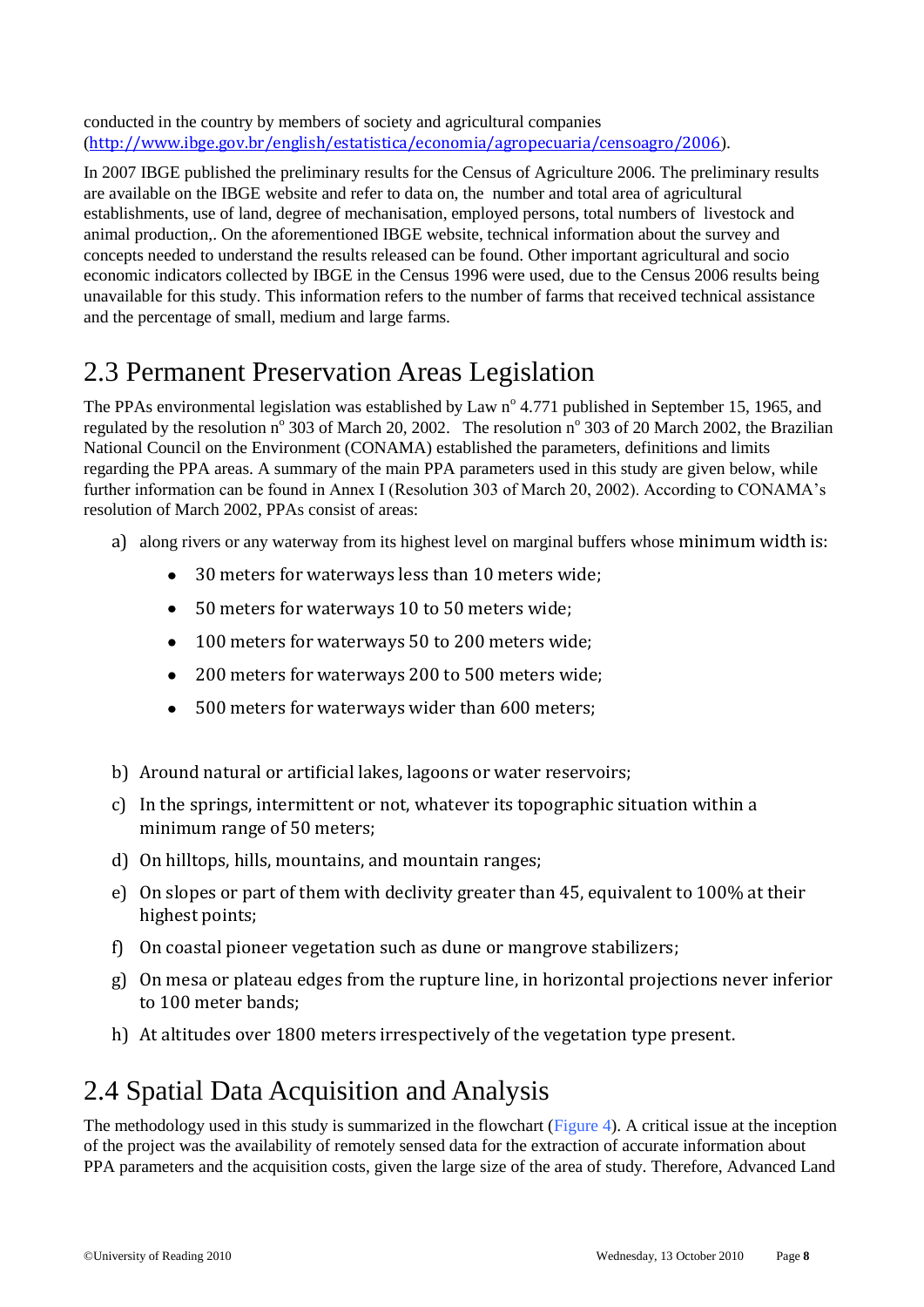Observing Satellite (ALOS) images were selected, while Quick Bird images available in Google Earth were used to train and adjust the interpretation process and to validate the land use map accuracy. ALOS was launched by the Japan Aerospace Exploration Agency in January 2006 and has an effective resolution of 2.5m for the panchromatic channel and 10 m for the multispectral channels (Table 1).



Figure 4 Methodological Flowchart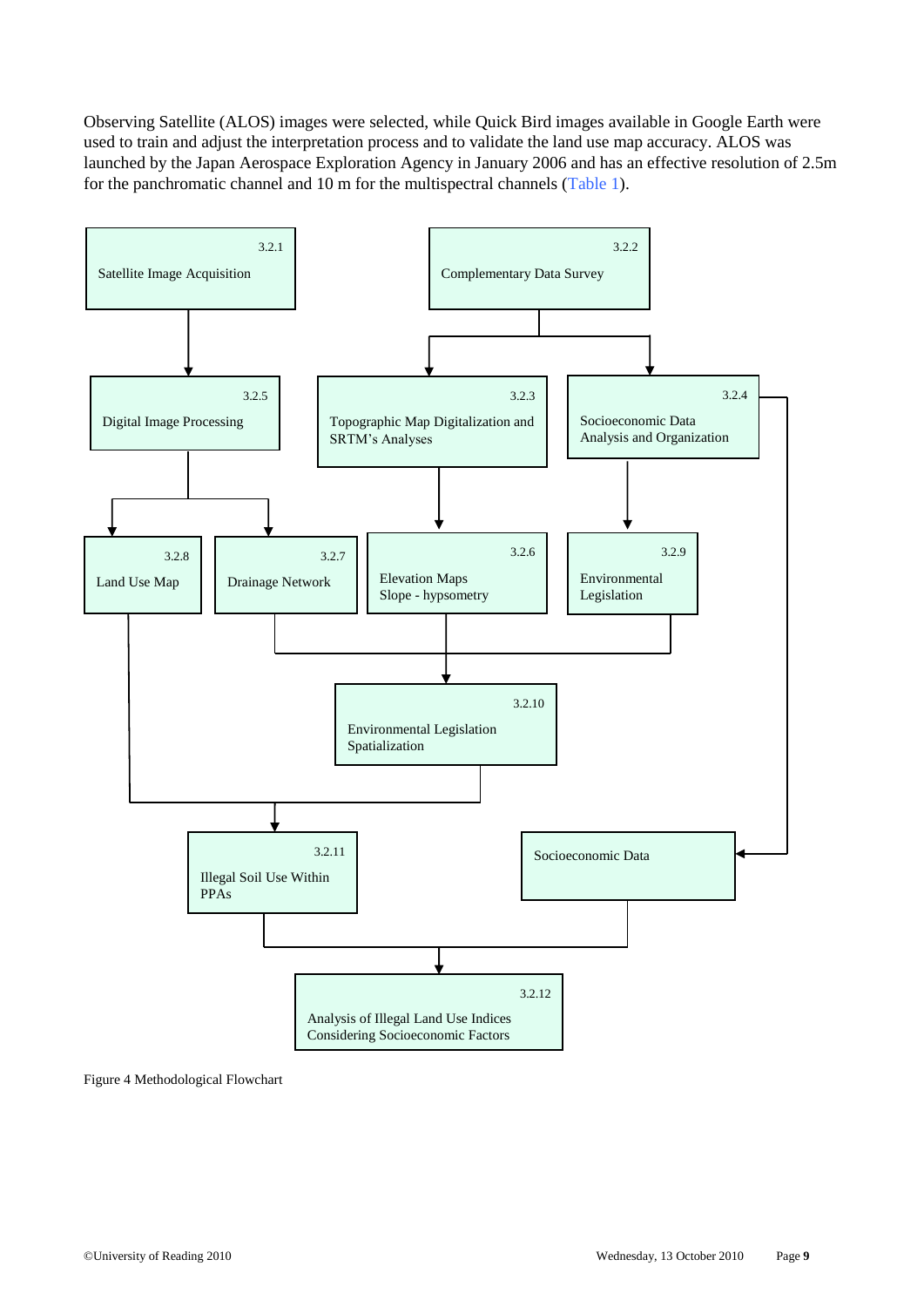#### <span id="page-9-0"></span>Table 1 Major Characteristics of ALOS sensor

|                             | <b>PRISM</b>                                                      | <b>AVNIR-2</b>                                                                                                                               |
|-----------------------------|-------------------------------------------------------------------|----------------------------------------------------------------------------------------------------------------------------------------------|
| <b>Number of Bands</b>      | 1 (Panchromatic)                                                  | 4                                                                                                                                            |
| Wavelength                  | $0.52$ to $0.77$ micrometers                                      | Band 1: 0.42 to 0.50 micrometers<br>Band 2: 0.52 to 0.60 micrometers<br>Band 3: 0.61 to 0.69 micrometers<br>Band 4: 0.76 to 0.89 micrometers |
| <b>Number of Optics</b>     | 3 (Nadir; Forward; Backward)                                      |                                                                                                                                              |
| <b>Base-to-Height ratio</b> | 1.0 (between Forward and Backward<br>view)                        |                                                                                                                                              |
| <b>Spatial Resolution</b>   | 2.5m (at Nadir)                                                   | 10m (at Nadir)                                                                                                                               |
| <b>Swath Width</b>          | 70km (Nadir only) / 35km (Triplet<br>mode)                        | 70km (at Nadir)                                                                                                                              |
| <b>Pointing Angle</b>       | $-1.5$ to $+1.5$ degrees (Triplet Mode,<br>Cross-track direction) | $-44$ to $+44$ degree (Triplet Mode,<br>Cross-track direction)                                                                               |
| <b>Bit Length</b>           | 8 bits                                                            | 8 bits                                                                                                                                       |
| <b>Number of Detectors</b>  |                                                                   | 7000/band                                                                                                                                    |

ALOS images were acquired from the IBGE which is responsible for distribution to non commercial Federal Government and research institutions in Brazil. In order to cover the entire Palmeiropolis Municipality four panchromatic images and one multispectral image were necessary. Two of the panchromatic images were acquired on  $14<sup>th</sup>$  April 2007 and two on 30<sup>th</sup> May 2007. The multispectral image was acquired on  $14<sup>th</sup>$  April 2007. These images were merged to create a colour image with 2.5m resolution. These images were acquired with L12B-G processing level, which provides pixels aligned with the grid of the UTM projection. Radiometric calibration was applied and the images were geocoded using a a UTM projection (WGS84, Zone 22). Existing IBGE topographic maps at 1:100 000 scale, environmental legislation applicable to that geographic area, and other available geographic and socioeconomic information, were also collated.

#### <span id="page-9-1"></span>**Digital Image Processing**

The digital image processing was conducted in three stages. The first was geometric correction in order to correct possible distortion of the satellite images. However, when overlaid over the IBGE topographic map the images showed a perfect match with the map and therefore further geometric correction was not deemed necessary. Actually, several studies have shown that pre-processed ALOS images have a geometric quality better than 1:50.000 scale and, when orthorectified, this accuracy increases to 1:25.000.

The second stage of image processing consisted of merging the panchromatic and multispectral images. Two methods were evaluated, namely Principal Components and Intensity Hue Saturation (IHS). The principal components method performed a better enhancement of the features of interest and was therefore employed to generate the coloured images with 2.5 m spatial resolution. The third stage was the application of image enhancement and equalization techniques to improve interpretation of land use within PPAs.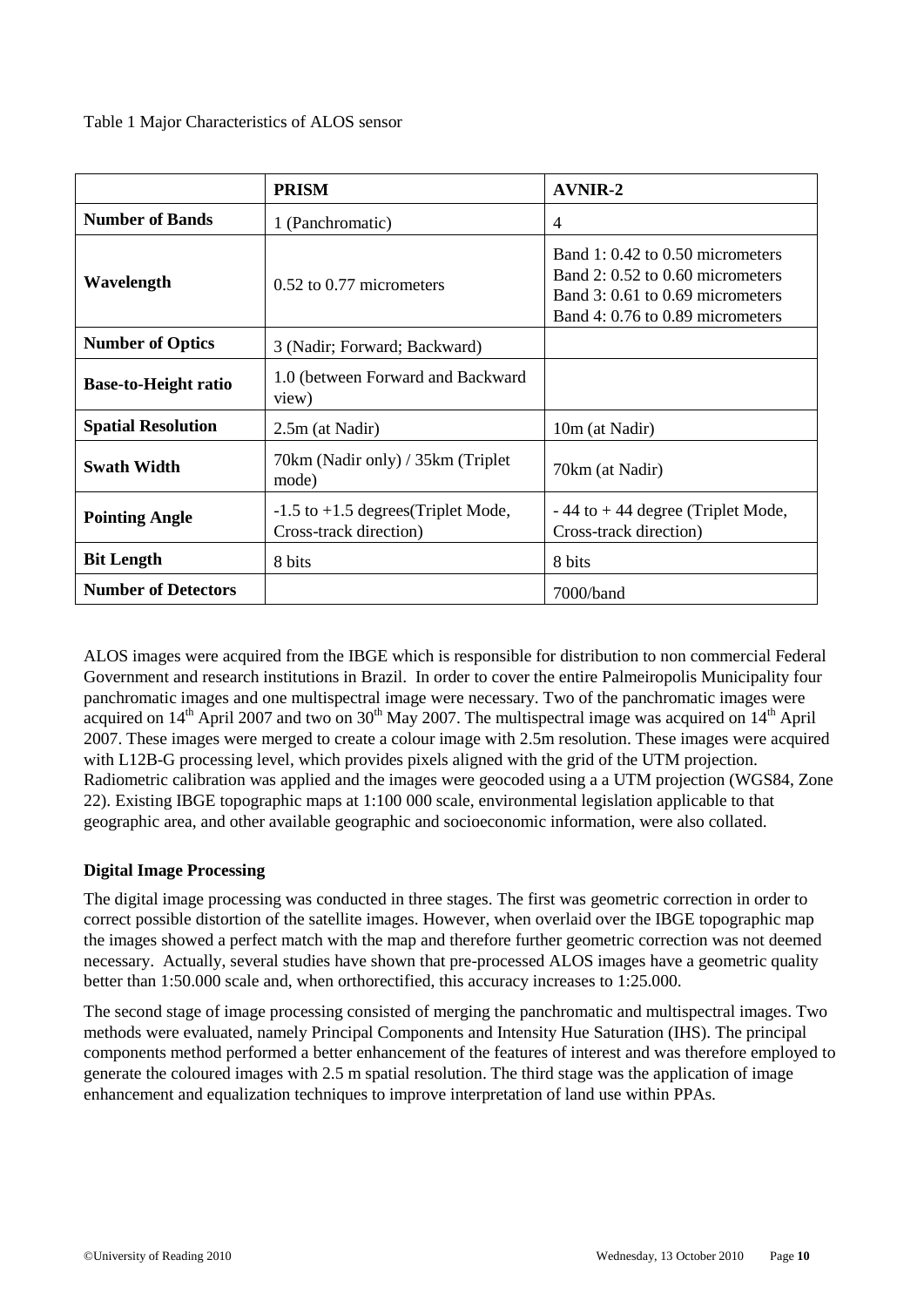#### <span id="page-10-0"></span>**Topographic Analysis**

Existing topographic maps were digitized to generate a cartographic base to support the acquisition of control points for the geo-referenced satellite images. The use of a digital elevation model (DEM) produced from the topographic maps gave lower elevation accuracy compared to the SRTM dataset which was subsequently employed (Zyl 2001; Junior et al. 2007). The Shuttle Radar Topography Mission (SRTM) is an international project spearheaded by the National Geospatial-Intelligence Agency (NGA) and the National Aeronautics and Space Administration (NASA), which obtained the elevation data on a near-global scale to generate the most complete high-resolution digital topographic database of Earth (www2.jpl.nasa.gov/srtm/). The SRTM data used in this study was downloaded from USGS EROS Data Center which is available free of charge at a spatial resolution at 3 arc-seconds (90 m approximately). For this purpose the data were refined to 30 m of resolution by re-sampling. Santos (2006) evaluated the vertical precision of the SRTM DEM which was compared with the IBGE/DSG topographic map and with GPS points, (scale 1:100.000), in the Amazon. The SRTM DEM was better than the DEM produced by topographic map information. Other studies (Barros et al. 2005; Rodriguez et al. 2005), have shown that the SRTM DEM precision is close to 1:50.000 precision.

SPRING GIS software was used for the generation of the DEM as well as for the necessary GIS operations. SPRING is a state-of-the-art GIS and image processing system with an object-oriented data model which provides for the integration of raster and vector data representations in a single environment. SPRING is a product of Brazil's National Institute for Space Research [\(INPE/](http://www.inpe.br/)DPI - Image Processing Division) with assistance from others Brazilian Agencies and Companies. This software is available free of charge and can be downloaded from the internet. Further information about SPRING's features can be found at the INPE Site (<http://www.dpi.inpe.br/spring/english>). ArcGIS 9.2 software was used for some spatial operations, such as the generation of mandatory PPA maps.

Slope and elevation maps were generated from the SRTM DEM within SPRING GIS. The DEM was employed to delineate the water catchments that formed the spatial units for this study. The drainage network was extracted through manual interpretation of the ALOS colour satellite imagery with ancillary information from the elevation map. This information was particularly important for identification of relief low-points to determine the drainage network.

Quick Bird images available from Google Earth were initially used to check and adjust interpretation of the drainage network. Due to its high spatial resolution Quick Bird images allow the identification of smaller features. For example, it was observed that some sections of drainage were dislocated from their actual position when compared to the drainage extracted from Quick Bird images. This was the case especially for narrow waterways and for waterway sections where there was no vegetation. Another difficulty encountered in the process of drainage extraction was in areas of flat relief where drainage channels could not be identified and the altimetry did not help, due to spatial resolution of the SRTM data and the level of its precision i.e. c. 15 meters (Santos, 2006).

#### <span id="page-10-1"></span>**Land Use**

Land use was mapped using ALOS multi-spectral imagery at 10 m spatial resolution. It was found that there was no improvement in the quality and interpretability of the mapping using the image merged (at 2.5 m resolution), since the panchromatic images were of different dates. The automatic supervised classification method called 'MAXVER' implemented in SPRING was used. Classification resulted in the mapped land cover classes shown in Figure 5. The land use classes pasture and bare soil were aggregated into a broad class agriculture, since there is no difference between them. In total 98% of the area was classified. The remaining unclassified 2% were distributed proportionally across the other classes,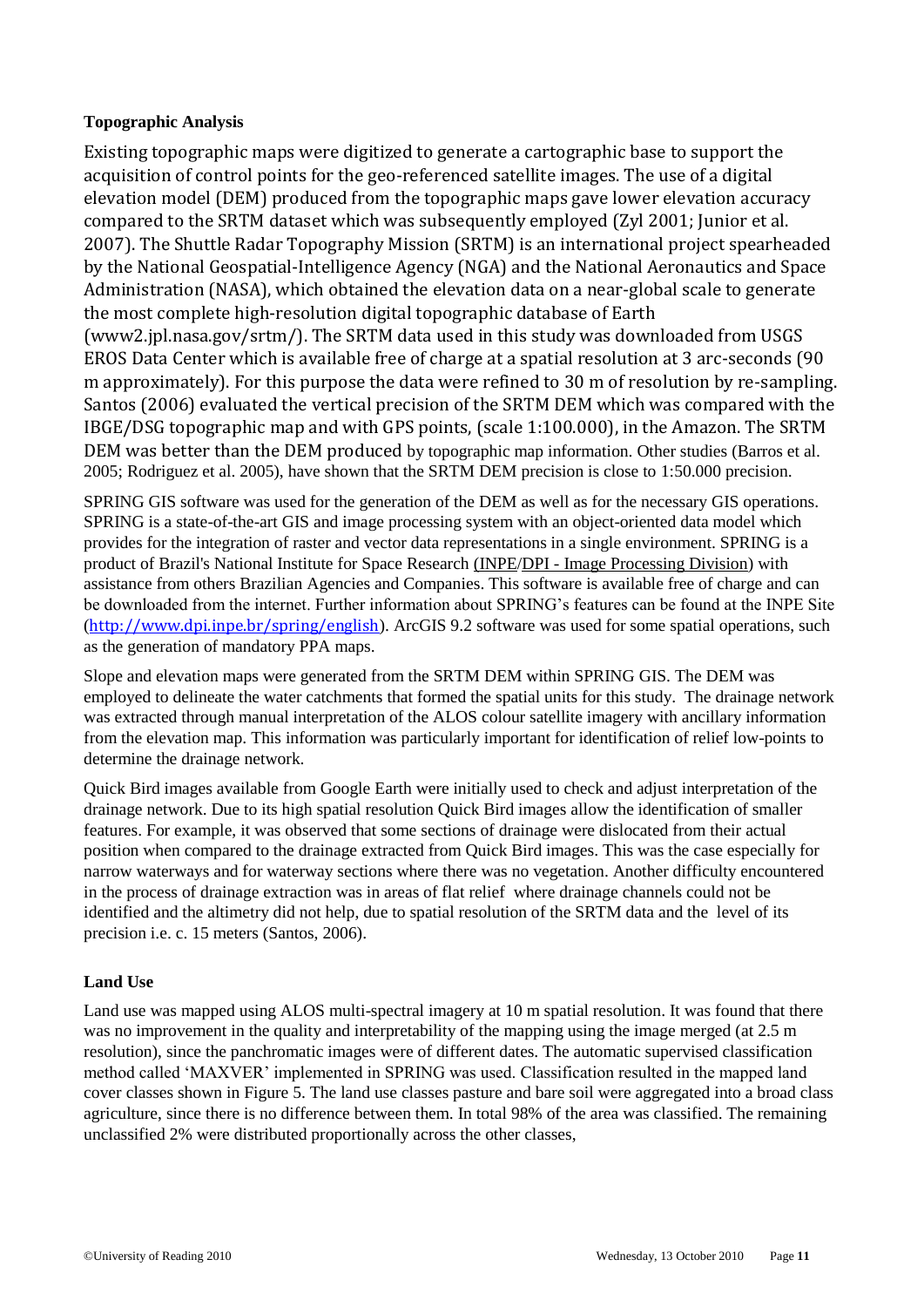

Figure 5 – Land use Map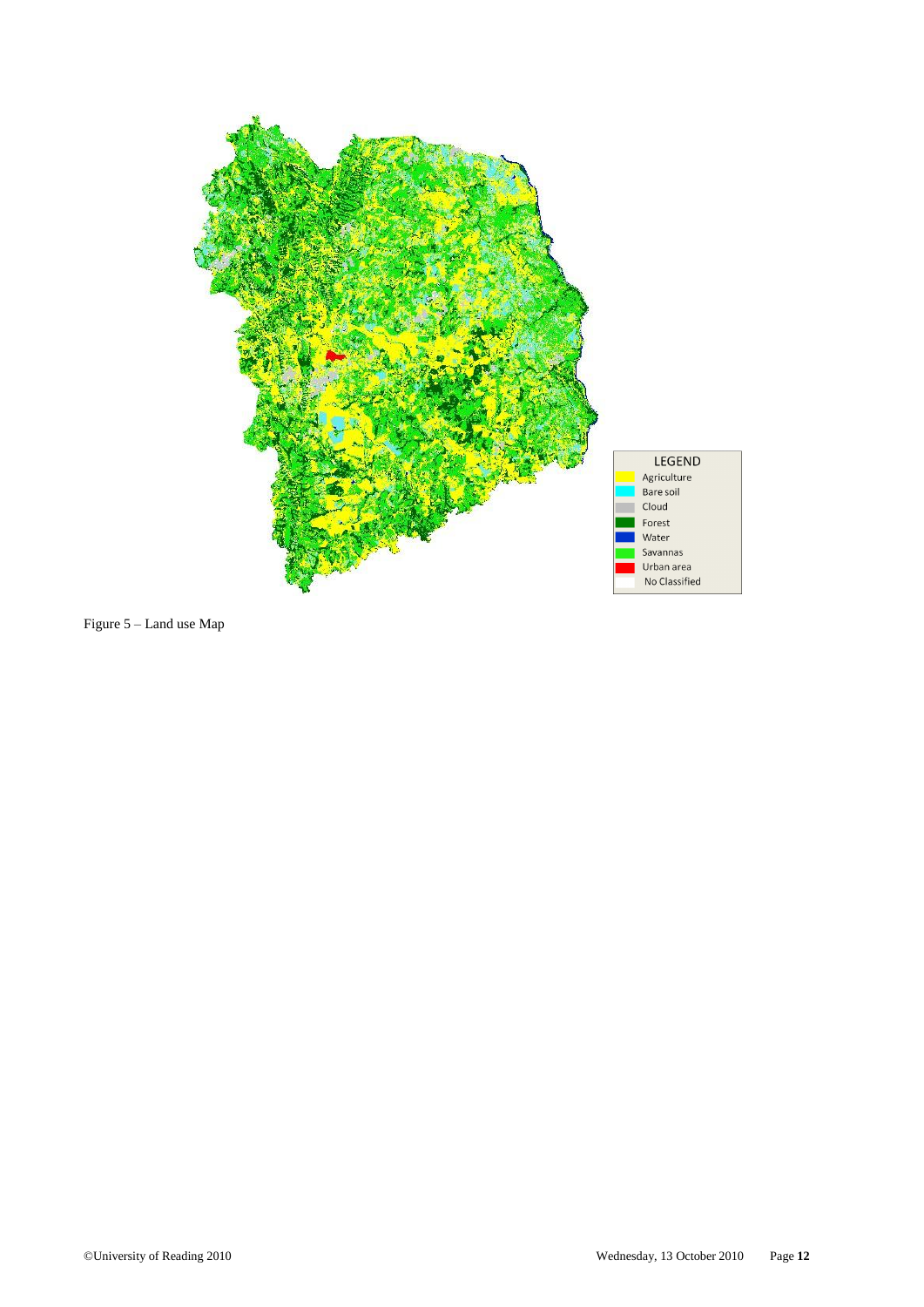## <span id="page-12-0"></span>2.5 Mapping the PPAs Legislation

The mapping of land affected by the PPA e legislation implemented within each sub-catchment, mapped using the drainage network. .



Figure 6. PPAs mandatory map for rivers, springs and lakes

Figure 7 is the map of slope and hilltop surfaces generated from the SRTM Digital Elevation Model. The spatial mapping of PPA parameters to generate hilltop and slope surfaces is a controversial issue because of the difficulty in defining their limits without carrying out fieldwork. Given the environmental importance of PPAs some studies have focused on understanding and developing methods that do not require field validation (Costa et al. 1996; Ribeiro et al. 2002; Schimith et al. 2004). In this sense, Hott (2004) developed an automated method using ArcGIS 9.2, for the generation of hilltop and hilltop ridges from the SRTM DEM. This study showed that the automatic generation of hilltop PPA areas is possible and it emphasized that the level of DEM accuracy directly influences the size of the area to be defined. It was suggested that there should be a definition by the Government regarding map scale and altimetry accuracy suitable to generate PPA maps which could be used for law enforcement.

Ribeiro et al. (2006) developed a study to generate a methodology for automated mapping of PPAs from STRM data in the Amazon region. This study introduced some interesting procedures for the automated mapping of PPAs but the absence of fieldwork to confirm the level of accuracy of the results does not allow adoption for legal enforcement. Nevertheless it is in a major step towards the automation of the mapping of PPAs.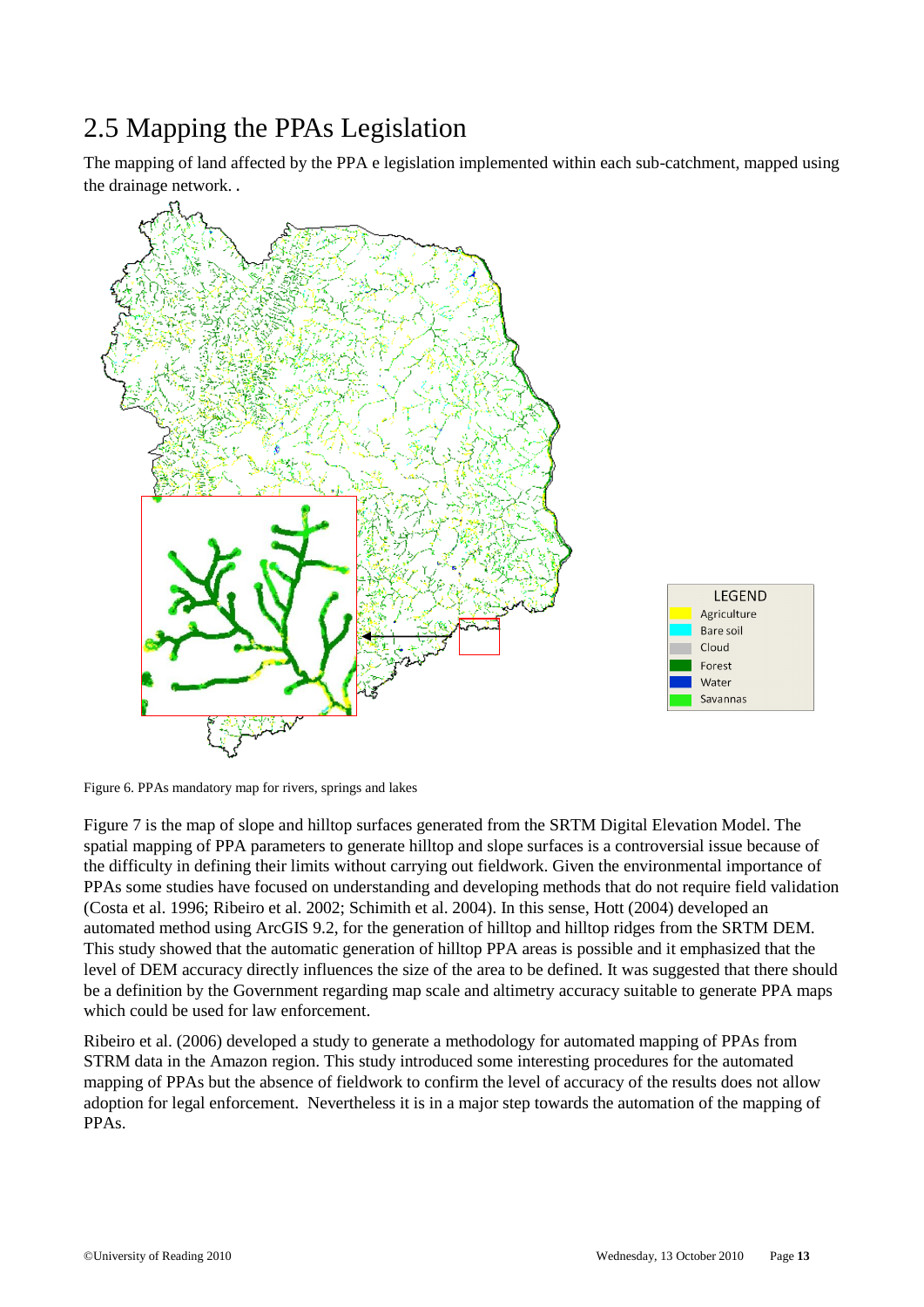

Figure 7 PPAs mandatory map for slope and hilltop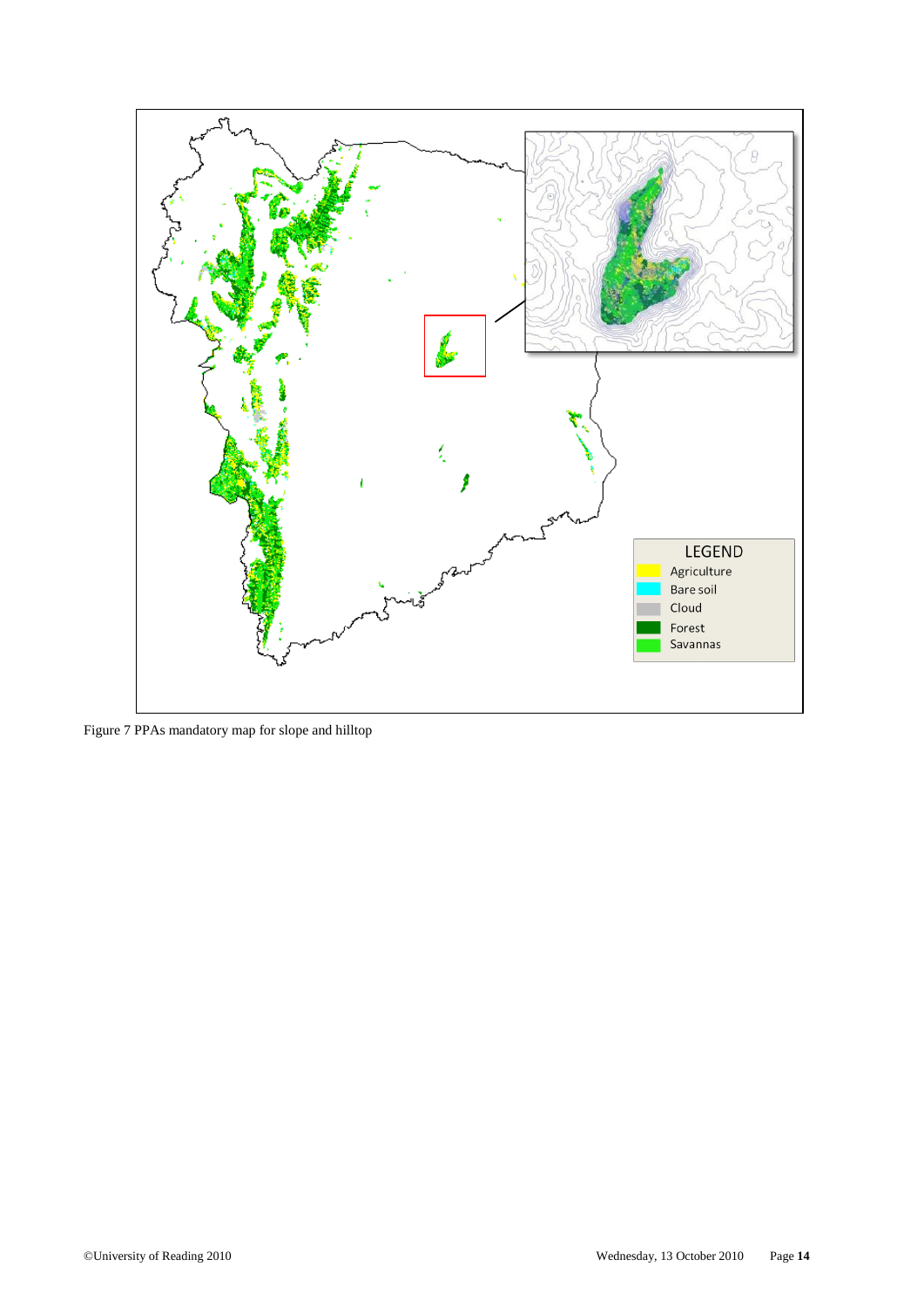# <span id="page-14-0"></span>RESULTS

#### <span id="page-14-1"></span>**Illegal land use within PPAs**

The areas of illegal use were obtained by overlaying the land cover map onto the designated PPA areas. The results showed that out of a total of 379.62 hectares of PPA inside the Municipality, 104.59 hectares (27.55%) of native vegetation had been lost (Table 2).

#### <span id="page-14-2"></span>Table 2 Land cover results

|                    |                                     | <b>LAND</b><br><b>COVER</b> |                                   |
|--------------------|-------------------------------------|-----------------------------|-----------------------------------|
|                    | <b>TOTAL</b><br><b>Municipality</b> | <b>TOTAL</b><br>PPA km2     | <b>TOTAL PPA</b><br>$\frac{0}{0}$ |
| <b>FOREST</b>      | 282.72                              | 128.59                      | 33.87                             |
| <b>CERRADO</b>     | 640.77                              | 141.51                      | 37.28                             |
| <b>AGRICULTURE</b> | 598.77                              | 92.66                       | 24.41                             |
| <b>BARE_SOIL</b>   | 148.97                              | 11.93                       | 3.14                              |
| <b>WATER</b>       | 8.64                                | 0                           | 0                                 |
| <b>URBAN</b>       | 1.79                                | 0.01                        | 0                                 |
| <b>CLOUD</b>       | 26.11                               | 4.92                        | 1.3                               |
| <b>TOTAL Km2</b>   | 1707.77                             | 379.62                      | 100                               |

The results presented in Table 3 show that more than 98% of the PPA areas are found on hilltops or close to waterways and springs. The areas of illegal use are spread almost equally in these three PPA categories with 25.6% distributed on hilltops and 27.56% distributed around rivers and springs. Table 4 shows the results distributed by micro basins (Figure 8). It was found that some micro basins (number 5, 7, 26, 31, 40, 49) with a high percentage of PPA designated, displayed levels of illegal use below the Municipality average. Most of these micro basins are located in hilly/mountainous regions.

Moreover, some micro basins (13, 14, 15, 23, 24, 33, 39) with a relatively low concentration designated as PPA land showed high rates of illegal use, i.e. above the average for the Municipality. These micro basins were located in areas of flat relief mainly under intensive agriculture.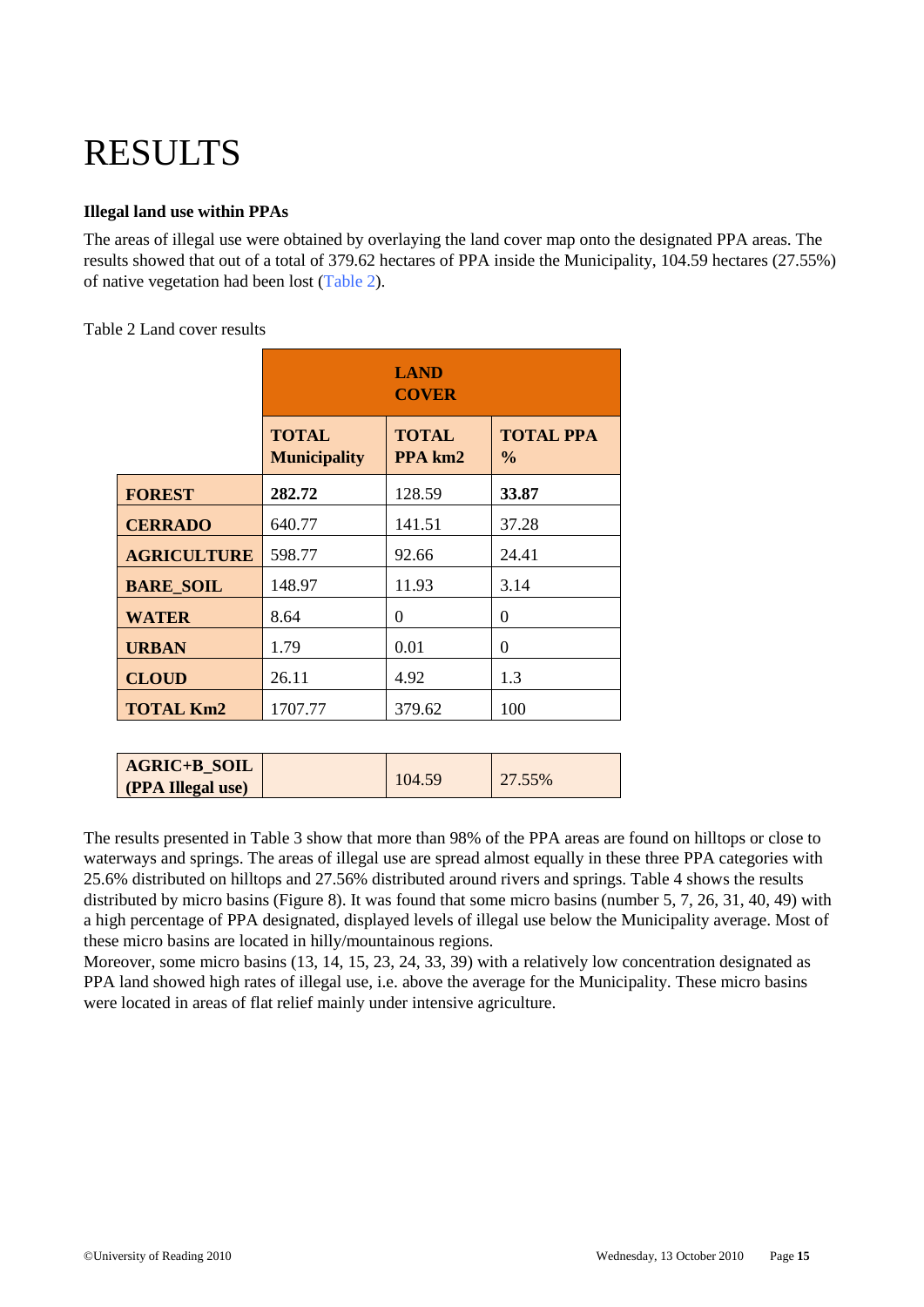<span id="page-15-0"></span>Table 3 Land cover results within PPA category

| <b>PPA</b><br><b>LANDCOVER</b>    | FOREST | <b>CERRADO</b> | <b>AGRICULTURE</b> | <b>BARE SOIL</b> | WATER          | <b>URBAN</b>   | CLOUD | <b>TOTAL</b><br>Km2 | <b>TOTAL</b><br>$\frac{0}{0}$ |
|-----------------------------------|--------|----------------|--------------------|------------------|----------------|----------------|-------|---------------------|-------------------------------|
| <b>Waterways &amp;</b><br>springs | 93.39  | 58.12          | 52                 | 6.5              | $\overline{0}$ | 0.01           | 2.17  | 212.19              | 52.7                          |
| <b>Hill top</b>                   | 47.93  | 86.52          | 42.26              | 4.97             | $\overline{0}$ | $\theta$       | 2.77  | 184.45              | 45.81                         |
| <b>Slope</b>                      | 0.03   | 0.24           | 0.07               | 0.01             | $\overline{0}$ | $\overline{0}$ | 0.01  | 0.36                | 0.09                          |
| Lakes                             | 0.03   | 1.41           | 2.65               | 0.76             | $\overline{0}$ | $\overline{0}$ | 0.16  | 5.64                | 1.4                           |
| <b>TOTAL Km2</b>                  | 142    | 146.29         | 96.98              | 12.24            | $\overline{0}$ | 0.01           | 5.11  | 402.64              | 100                           |
| <b>TOTAL %</b>                    | 35.27  | 36.33          | 24.09              | 3.04             | $\overline{0}$ | $\overline{0}$ | 1.27  |                     |                               |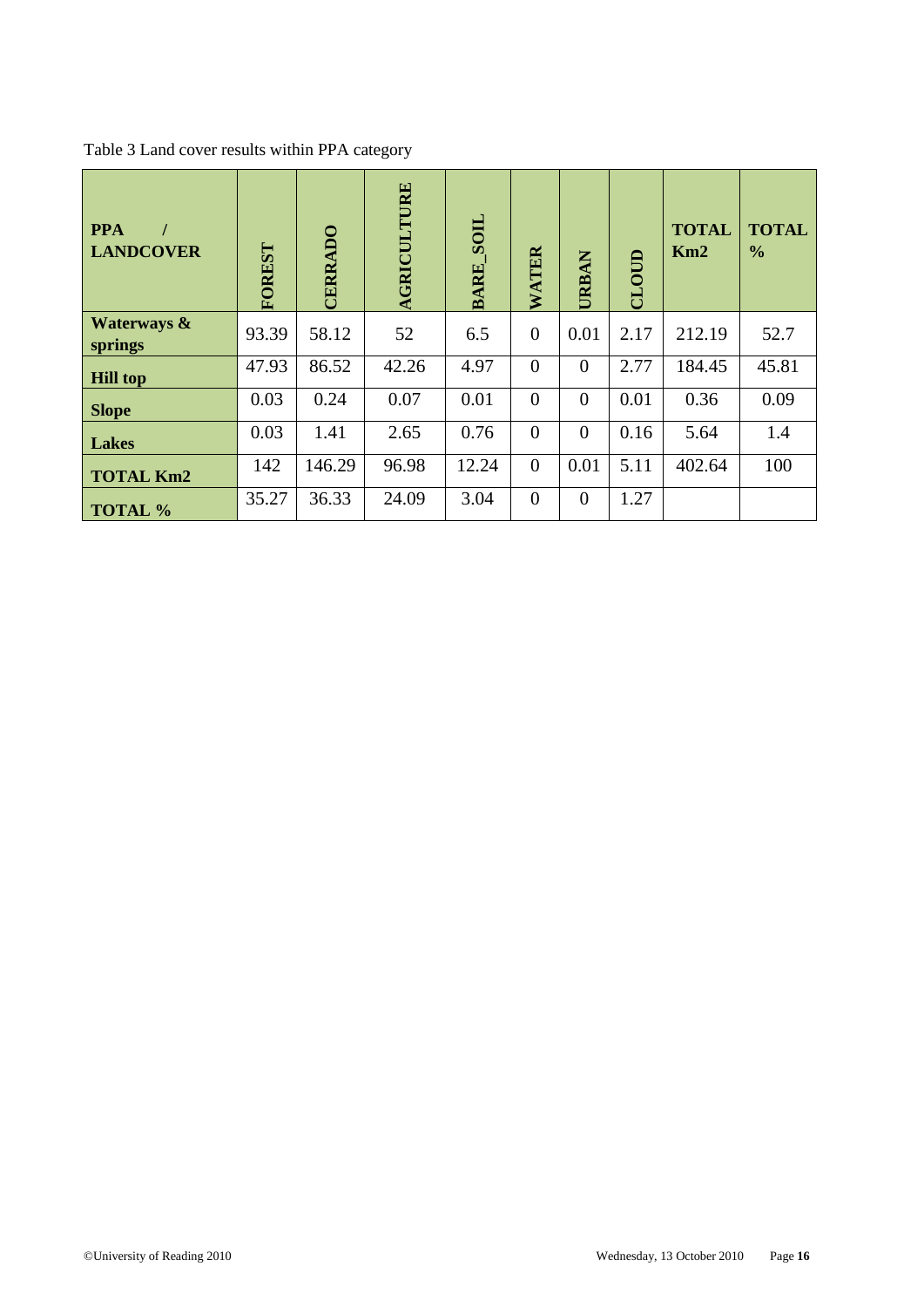| <b>MICROBASIN</b><br><b>AREA</b> | $\mathbf{1}$ | $\overline{2}$ | 3     | $\overline{\mathbf{4}}$ | $\overline{5}$ | $\boldsymbol{6}$ | $\overline{7}$ | $\bf{8}$ | 9     | 10    |
|----------------------------------|--------------|----------------|-------|-------------------------|----------------|------------------|----------------|----------|-------|-------|
| <b>TOTAL</b>                     | 36.29        | 14.55          | 42.88 | 19.96                   | 59.29          | 16.88            | 34.33          | 69.24    | 67.60 | 82.41 |
| PPA Km2                          | 5.60         | 2.77           | 13.42 | 3.27                    | 30.82          | 2.62             | 21.00          | 20.06    | 27.03 | 13.23 |
| PPA %                            | 15.44        | 19.04          | 31.30 | 16.38                   | 51.98          | 15.52            | 61.17          | 28.97    | 39.98 | 16.05 |
| Illegal Use %                    | 14.1         | 19.49          | 21.91 | 30                      | 18.04          | 15.65            | 21.52          | 33.6     | 28.41 | 20.56 |
| <b>MICROBASIN</b><br><b>AREA</b> | 11           | 12             | 13    | 14                      | 15             | 16               | 17             | 18       | 19    | 20    |
| <b>TOTAL</b>                     | 15.26        | 36.81          | 54.64 | 31.42                   | 62.37          | 32.31            | 66.85          | 20.72    | 13.00 | 76.76 |
| PPA Km2                          | 6.52         | 5.29           | 4.77  | 4.63                    | 5.17           | 5.00             | 9.00           | 2.90     | 2.25  | 9.13  |
| <b>PPA %</b>                     | 42.73        | 14.37          | 8.73  | 14.74                   | 8.29           | 15.48            | 13.46          | 14.00    | 17.30 | 11.89 |
| Illegal Use %                    | 21.2         | 25.52          | 36.05 | 49.02                   | 33.07          | 20.2             | 36             | 22.41    | 34.22 | 25.41 |
| <b>MICROBASIN</b><br><b>AREA</b> | 21           | 22             | 23    | 24                      | 25             | 26               | 27             | 28       | 29    | 30    |
| <b>TOTAL</b>                     | 12.76        | 23.95          | 33.46 | 23.83                   | 45.09          | 13.93            | 20.11          | 8.69     | 27.51 | 13.02 |
| PPA Km2                          | 2.39         | 2.83           | 3.04  | 1.79                    | 7.61           | 5.16             | 6.81           | 2.90     | 5.68  | 4.29  |
| PPA %                            | 18.73        | 11.82          | 9.09  | 7.51                    | 16.88          | 37.04            | 33.86          | 33.37    | 20.65 | 32.95 |
| Illegal Use %                    | 28           | 27.21          | 43.09 | 44.13                   | 34.16          | 28.1             | 35.98          | 40       | 37.32 | 46.39 |
| <b>MICROBASIN</b><br><b>AREA</b> | 31           | 32             | 33    | 34                      | 35             | 36               | 37             | 38       | 39    | 40    |
| <b>TOTAL</b>                     | 8.45         | 11.76          | 23.00 | 20.98                   | 102.19         | 41.30            | 99.14          | 54.44    | 49.63 | 51.34 |
| PPA Km2                          | 5.97         | 1.21           | 2.13  | 2.44                    | 14.41          | 9.17             | 12.98          | 8.09     | 3.91  | 31.26 |
| <b>PPA %</b>                     | 70.65        | 10.29          | 9.26  | 11.63                   | 14.10          | 22.20            | 13.09          | 14.86    | 7.88  | 60.89 |
| Illegal Use %                    | 38.4         | 32.23          | 31.46 | 23.36                   | 23.66          | 29.88            | 28.81          | 30.04    | 29.92 | 26.01 |
| <b>MICROBASIN AREA</b>           | 41           | 42             | 43    | 44                      | 45             | 46               | 47             | 48       | 49    |       |
| <b>TOTAL</b>                     | 11.27        | 17.11          | 43.07 | 13.70                   | 12.43          | 18.12            | 10.24          | 12.61    | 30.59 |       |
| PPA Km2                          | 4.26         | 4.91           | 6.17  | 2.13                    | 2.10           | 3.60             | 1.69           | 3.07     | 22.46 |       |
| PPA %                            | 37.80        | 28.70          | 14.33 | 15.55                   | 16.89          | 19.87            | 16.50          | 24.35    | 73.42 |       |
| Illegal Use %                    | 11.7         | 16.09          | 20.26 | 24.41                   | 14.76          | 23.61            | 29.58          | 17.26    | 20.79 |       |

<span id="page-16-0"></span>Table 4 Land cover results for Microbasin within PPA

| <b>Microbasin Total area</b> |       | 1707   |        |
|------------------------------|-------|--------|--------|
| <b>PPA Total area</b>        |       | 379    | 22.20% |
| Microbasin Average area      |       | 34.84  |        |
| <b>PPA Illegal use</b>       | 105.4 | 27.82% |        |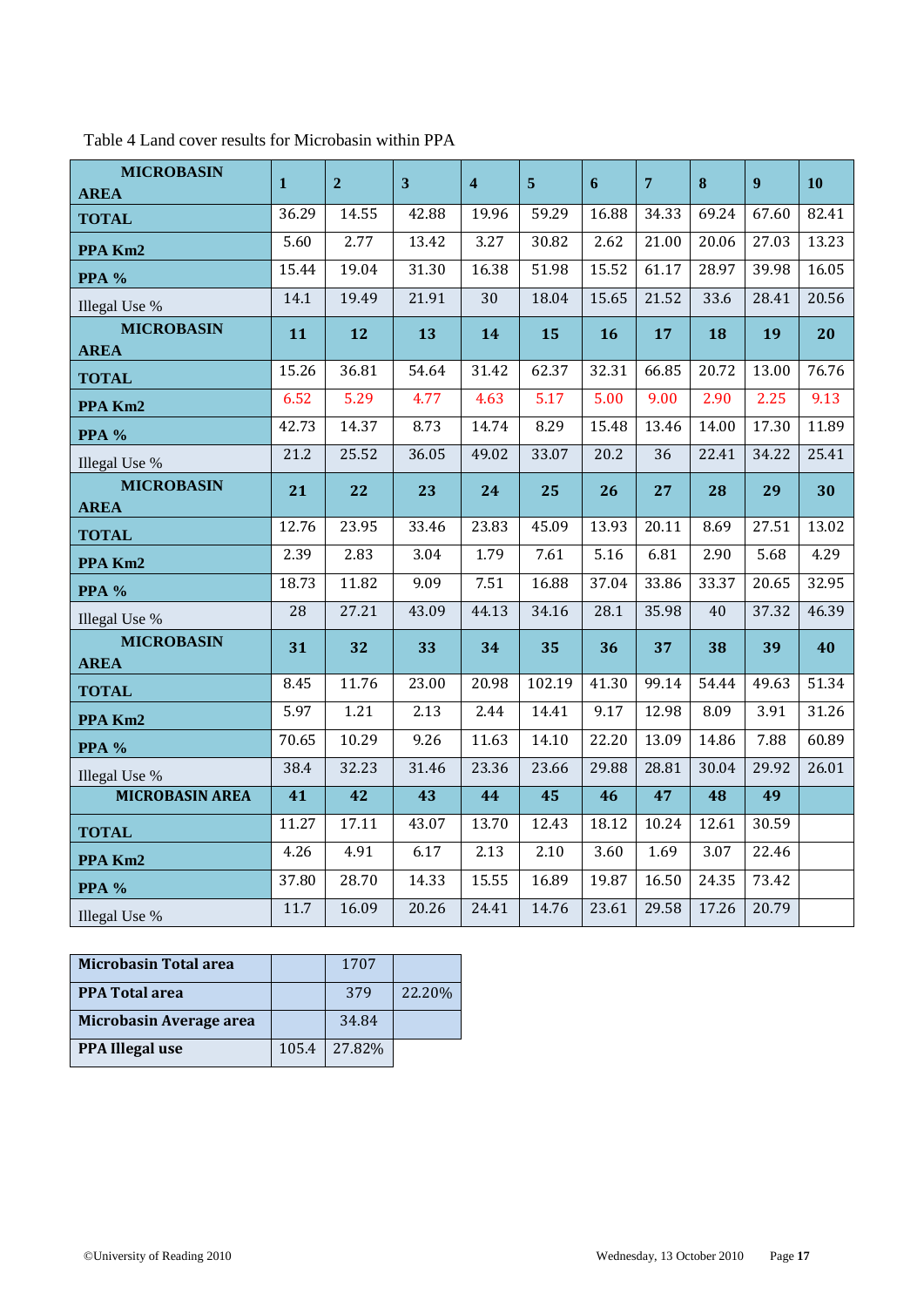

Figure 8 Map of PPA and limits of micro basins

#### <span id="page-17-0"></span>**Illegal Use & Socioeconomic Factors**

<span id="page-17-1"></span>The results show that the municipality of Palmeiropolis still has a significant cover of native vegetation (approximately 54%). Part of that native vegetation is in the process of degradation, mainly due to selective extraction of timber, or in the process of regeneration. In this work we chose not to differentiate between areas of primary of secondary vegetation due to lack of field validation. Another factor to be considered is that although the percentage of vegetation cover appears to be significant, much of it is concentrated in mountainous regions where intensive mechanized agriculture is not possible.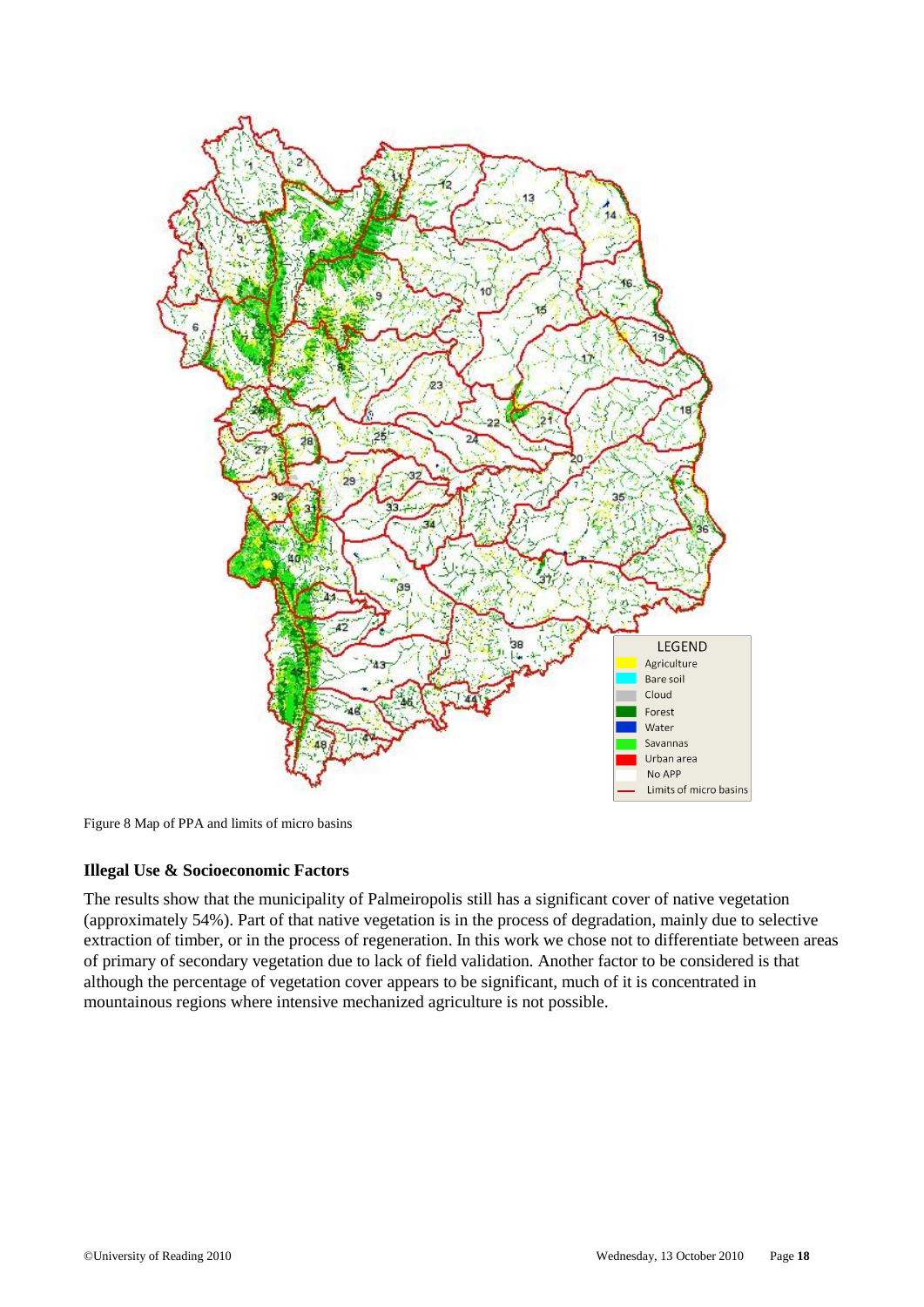# DISCUSSION & CONCLUSION

The municipality of Palmeiropolis has a large area of remaining native vegetation (54%), mostly located in the western part, where the relief is mountainous. The total area of land designated as PPA is 22.20% of the Municipality, a significant percentage especially when considering that an extra 35% of the Municipality area must be protected as a result of Legal Reserve (RL) legislation. However, its distribution proved to be quite varied, with a large concentration in the western part of the municipality. Despite a significant percentage cover of PPA land in the Municipality (i.e. 22.2%), it is difficult to suggest without further studies whether this is sufficient to maintain ecosystem functioning including the protection of biodiversity at a range of spatial scales and other ecosystem goods and services. A significant part of the Permanent Preservation Area within the municipality has been used illegally  $(27.55\%)$ .

The methodology used for mapping the PPAs proved to be appropriate for the purpose of this study. However, it needs to be automated for application at a large scale. The ALOS images with spatial resolution of 2.5 m were shown to be suitable for the mapping of PPAs, although there was difficulty in identifying springs/water courses in areas of flat relief. Moreover, the low price of these images combined with availability for the entire Brazilian territory encourages their use as an essential tool in support of effective environmental policy. According to Ribeiro et al. (2006), the lack of appropriate topographic datasets and the expertise needed for manually mapping PPAs means that it is virtually impossible to enforce the Brazilian Forest Code over an area of c.8.5 million  $Km^2$ 

## <span id="page-18-0"></span>4.1. Future Work

The following steps are considered appropriate in order to refine the methodology and identify needs for future research:

- Validation of land cover map, with fieldwork, differentiating between primary and secondary native vegetation;
- Validation, through fieldwork, of PPAs mapped on hilltops generated from the SRTM DEM;
- Implementation in SPRING of a routine for automatic generation of a buffer for water course and springs;
- Development of further studies about the fauna of the region and their displacement, thus seeking more information on the effectiveness of the PPAs as ecological corridors.
- Establishment of a database of PPAs, through a partnership between Federal Government, States and  $\bullet$ municipalities, to assist with the development of an effective strategy for forest protection and restoration.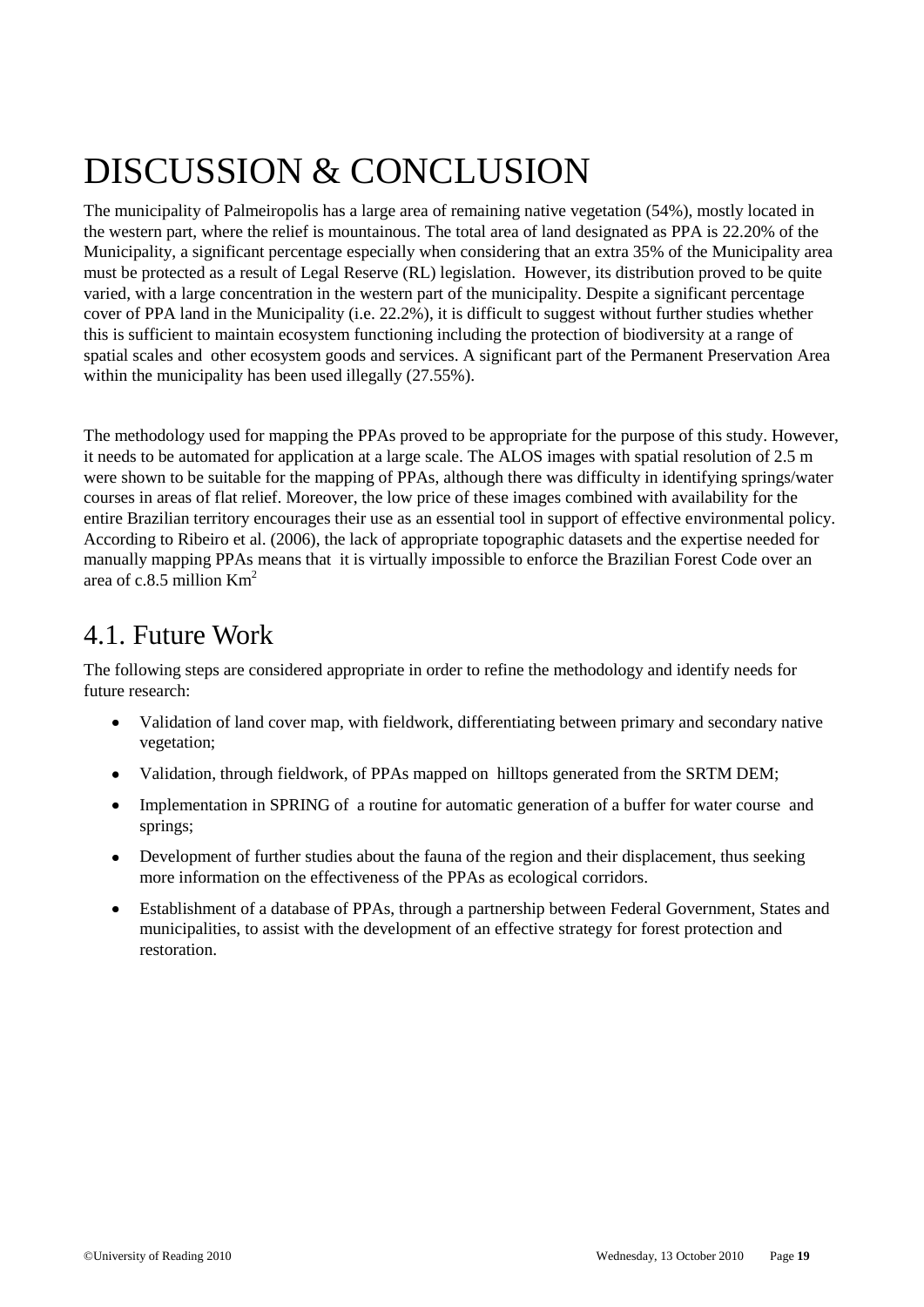# <span id="page-19-0"></span>5. REFERENCES

Aguiar, A. P. D. (2006) Modeling Land Use Change in the Brazilian Amazon: Exploring Intra-Regional Heterogeneity, 2006. Sao Jose dos Campos, SP. Doctorate Thesis in Remote Sensing, Instituto Nacional de Pesquisas Espaciais, INPE.

Barbosa, E.C. (2003) Mapeamento da Ocupação da Terra e Adequação à Legislação Ambiental na Região do Alto Sub-Bacia do Ribeirão da Mata com o Auxilio de Sensoriamento Remoto e Técnicas de Geoprocessamento. Monografia apresentada ao Curso de pós-graduação em Geoprocessamento, Departamento de Cartografia, Instituto de Geociências, Universidade Federal de Minas Gerais, como requisito parcial à obtenção do título de especialista em Geoprocessamento.

Barros R. S., Cruz C. B.M., Reis R.B., Júnior N. A.C. (2005) Avaliação do modelo digital de elevação do SRTM na ortorretificação de imagens Landsat 7 – Área de aplicação: Angra dos Reis – RJ. Anais XII Simpósio Brasileiro de Sensoriamento Remoto, Goiânia, Brasil, 16-21 abril 2005, INPE, p. 3997-4004.

Becker, B. (2005) Geopolítica da Amazônia (Amazonian Geopolitics) Estudos Avançados (Journal of the Institute of Advanced Studies of the University of Sao Paulo) – Dossiê Amazônia Brasileira I, 19 (53): 71-86.

Bierwagen R., Ventorin L.B. (2006) Atualização em Sensoriamento Remoto e Sistemas de Informações Geográficas Aplicados à Engenharia Florestal. Trabalho apresentado no VII Seminário em 17 a 19 de outubro de 2006. Curitiba – PR.

Brasil. Lei n° 4.771, de 15 de Setembro de 1965, que institui o novo Código Florestal.

Brasil. Resolução CONAMA n° 303, de 20 de Março de 2002, dispõe sobre as áreas de reservação permanente.

Costa, T.C.C., Souza, M.G., Brites, R.S. (1996) Delimitação e caracterização de áreas de preservação permanente por meio de um sistema de informações geográficas (SIG). Revista Árvore, v.20, n.1, p.129-135, 1996.

Damião, D. P.,(2007) Uso de Técnicas de Analise Multivariada para a Predição de Desmatamento na Amazonia: O Modelo AMAZON – PD, 2007. Brasilia, DF. Tese de Doutorato, Universidade de Brasilia - UnB, Centro de Desenvolvimento Sustentavel.

Demarcação Fundiária, segundo a Lei 10267/01, em área na amazônia oriental utlizando tecnologias em Geoprocessamento (Land and Delimitationm according to Federal Law 1026/91, in Western Amazon, using geoprocessing Technologies)

Hott, M. C., Guimaraes, M., Miranda, E. E. (2004) Método para determinação automática de áreas de preservação permanente em topos de morros para o Estado de São Paulo, com base em geoprocessamento. Campinas, Embrapa Monitoramento por Satelite, 2004. 32 p.: Il. (Embrapa Monitoramento por Satelite, documento 34). ISSN 01103-78110

IBGE [\(Instituto Brasileiro de Geografia e Estatística\)](http://www.ibge.gov.br/) (2007). Agricultural and Population Census Data. IBGE Brasil (<http://www.ibge.gov.br/english/estatistica/economia/agropecuaria/censoagro/2006>).

INPE (Instituto Nacional de Pesquisas Espaciais) (2008). Monitoramento da Floresta Amazônica Brasileira por Satélite (Monitoring the Brazilian Amazon Forest by Satellite). São José dos Campos, Brazil: Instituto Nacional de Pesquisas Espaciais (National Institute for Space Research), http://www.obt.inpe.br/prodes/.

Junior, O.D.Z., Freitas C.C., Sant'Anna S.J.S., Andrade R.A. M. (2007) Avaliacao do Modelo Digital do Terreno Extraido de Dados do SRTM – Uma Abordagem Baseada na Declividade, Aspecto e Uso/Cobertura do Solo. Anais XIII Simpósio Brasileiro de Sensoriamento Remoto, Florianópolis, Brasil, 21-26 abril 2007, INPE, p. 5043-5050.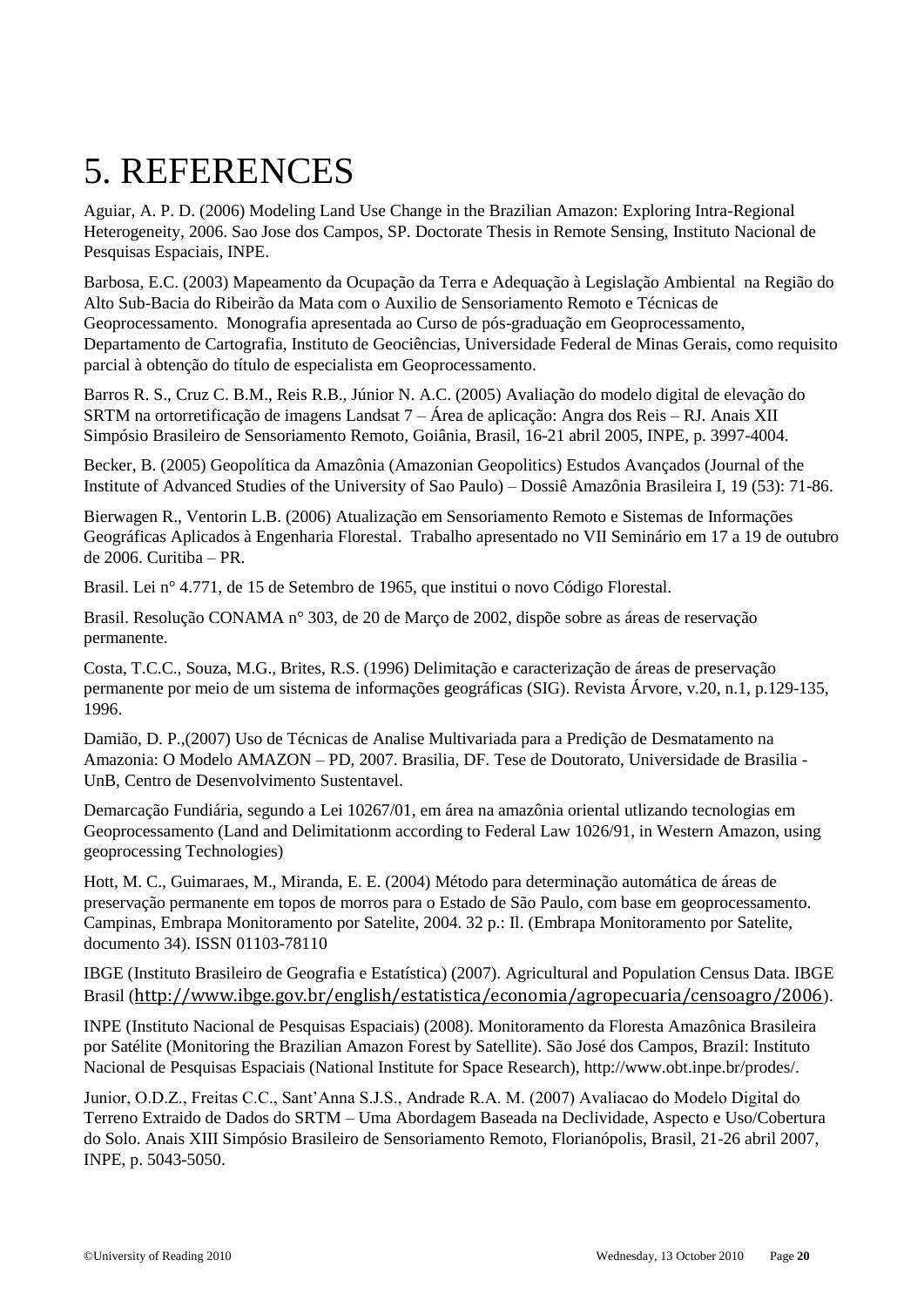MEA (Millennium Ecosystem Assessment) (2005). Ecosystems and Human Well-being: Current State and Trends. Millennium Ecosystem Assessment Series. Island Press.

Santos. P.R.A., Gaboardi, C., Oliveira L.C.(2006) Avaliação da Precisão Vertical dos Modelos SRTM para a Amazônia (Evaluation of vertical precision SRTM's models to Amazônia). Revista Brasileira de Cartografia No 58/01, Abril, 2006. (ISSN 1808-0936)

Ribeiro, C.A.A.S., Oliveira, M.J., Soares, V.P.; Pinto, F.A.C. (2002) Delimitação automática de áreas depreservação permanente em topos de morro e em linhas de cumeada: metodologia e estudo de caso. In: Seminário de Atualização em ensoriamento remoto e sistemas de informações geográficas aplicados à engenharia florestal, 5.,2002, Curitiba. Anais. Curitiba: FUPEF, 2002.

Ribeiro, C.A.A.S.; Meitner, M.J.; Da Veiga, M.M (2006); Environmental Protection in Brazil: Where the truth lies. 26th ESRI International User Conference, San Diego, CA, August, 2006. [http://gis.esri.com/library/userconf/proc06/papers/papers/pap\\_1680.pdf](http://gis.esri.com/library/userconf/proc06/papers/papers/pap_1680.pdf)

Rodriguez, E.; Morris, C. S.; Belz, J. E.; Chapin, E. C.; Martin, J. M.; Daffer, S.(2005) An assessment of the SRTM topographic products. Pasadena, CA: JPL, 2005. Available athttp://www2.jpl.nasa.gov/srtm/srtmBibliography.html.

Schimith, R. F.; Vieira, E. M.; Xavier, F. V.; Oliveira, J. C.; Filho, E. I. F. (2004) Identificação de áreas de preservação permanente e monitoramento utilizando imagens Aster. In: VI Congresso Brasileiro de Geógrafos, 2004, Goiânia. Anais Goiânia: UFG, 2004.

WRI (World Resources Institute) (2006). Human Pressure on the Brazilian Amazon Forest. WRI, Report.

Zyl, J.J (2001). The Shuttle Radar Topography Mission (SRTM): a breakthrough in remote sensing of topography. Acta Astronautica, 48: 559-565.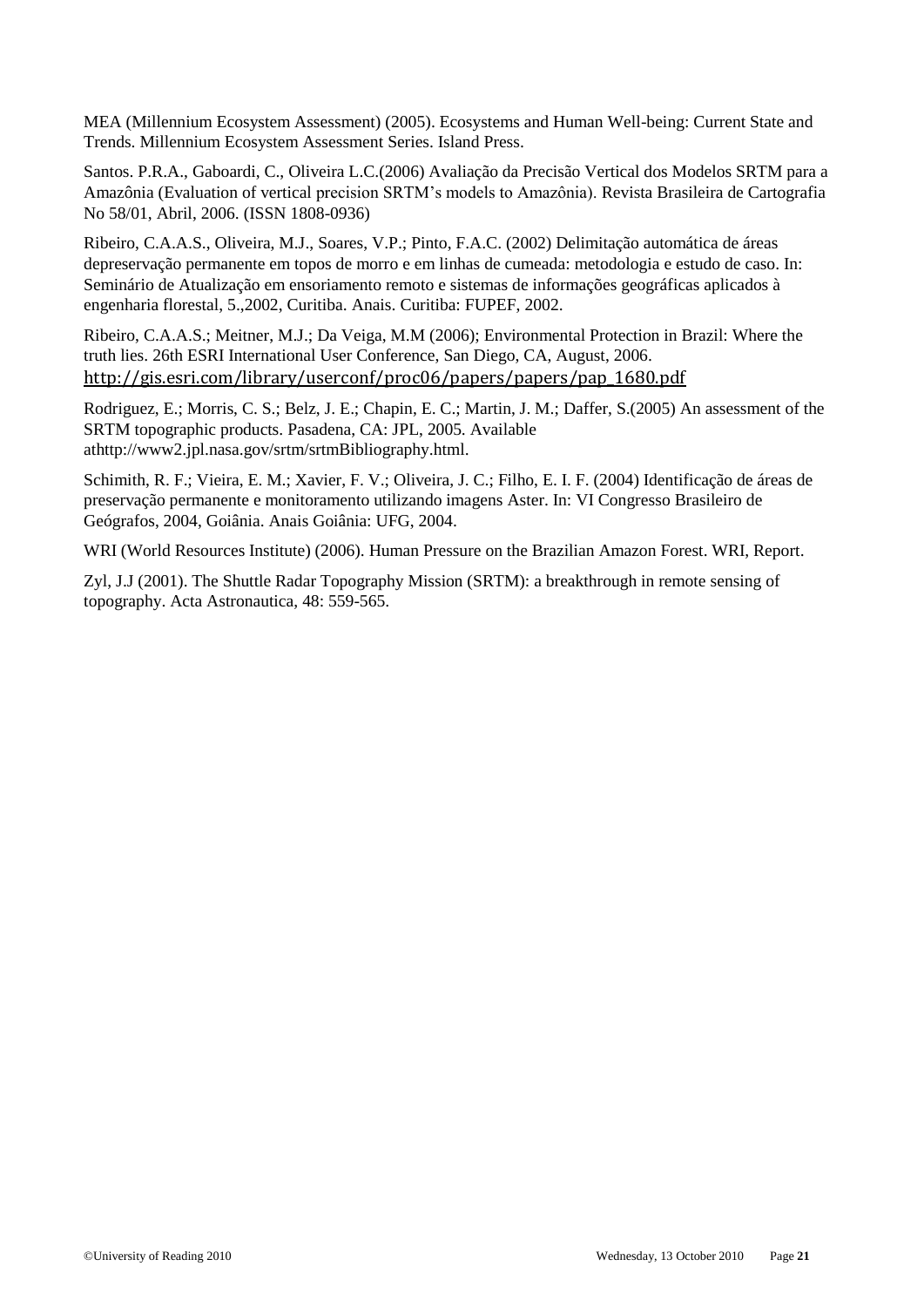# <span id="page-21-0"></span>ANNEX I

## <span id="page-21-1"></span>CONAMA Resolution No. 303, March 20, 2002 - Published in DOU on 90 of May 13, 2002, Section 1, page 68

Correlations:

Complemented by Resolution  $N^{\circ}$  302/02

Amended by Resolution  $N^{\circ}$ . 341/03 (add new paragraphs)

Repealing Resolution 4 / 85

Provides on parameters, set limits and definitions of Permanent Preservation Areas THE NATIONAL COUNCIL ON THE ENVIRONMENT-CONAMA, in the use of powers as conferred by Law No. 6938 of August 31, 1981, regulated by Decree No. 99,274, from June 6, 1990, and in view of the provisions of Laws in 4771, from September 15, 1965, 9433, to Jan. 8, 1997, and its rules of procedure, and;

Considering the socio-environmental function of property provided for in art. 5, item XXIII, 170, item VI, 182, Paragraph 2, 186, item II and 225 of the Constitution and the principles of prevention, the precautionary and polluter payer; Considering the need to regulate art. 2 of Law No. 4771 of September 15 of 1965, regarding the permanent preservation areas;

Considering the responsibilities assumed by Brazil under the Convention of Biodiversity, 1992, the Ramsar Convention from 1971 and the Convention of Washington, from 1940, as well as the commitments derived from the Declaration of Rio de Janeiro, from 1992;

Considering the desirability of regulating the arts 2nd and 3rd of Law nr 4771, from September 15, 1965, regarding the permanent preservation areas, (considering added by Resolution No. 341/03);

Whereas it is the duty of public authorities and private individuals to preserve biodiversity, notably the flora, fauna, water resources, the natural beauty and ecological balance, preventing water pollution, soil and air, recognizing the intrinsic assumption and the right to property, pursuant to arts. 5th, caput (right to life) and item XXIII (social function of property), 170, VI, 186, II, and 225, all of the Federal Constitution, as well as of art. 1299, the Civil Code, which requires the owner and the settlers comply with the administrative regulations; (paragraph added by Resolution No 341/03);

Considering the fundamental function of dunes in the dynamic coastal zone, in Control of erosive processes and training and recharge of aquifers; (paragraph added by Resolution No. 341/03);

Considering the exceptional scenic beauty and landscape of dunes, and the importance the maintenance of their attributes for sustainable tourism; (paragraph added by Resolution No. 341/03);

Whereas the permanent preservation areas and other territorial spaces especially protected, as instruments of relevant environmental interest, incorporating sustainable development objective of the present and future generations, resolves:

Art 1st It is the object of this resolution the establishment of parameters, definitions and limits concerning the areas of permanent preservation.

Art 2nd for the purposes of this resolution, are adopted the following definitions:

I - the highest level: level reached during the full seasonal flood of perennial or intermittent waterways;

II - spring: where water wells up naturally from an underground source, even so intermittent;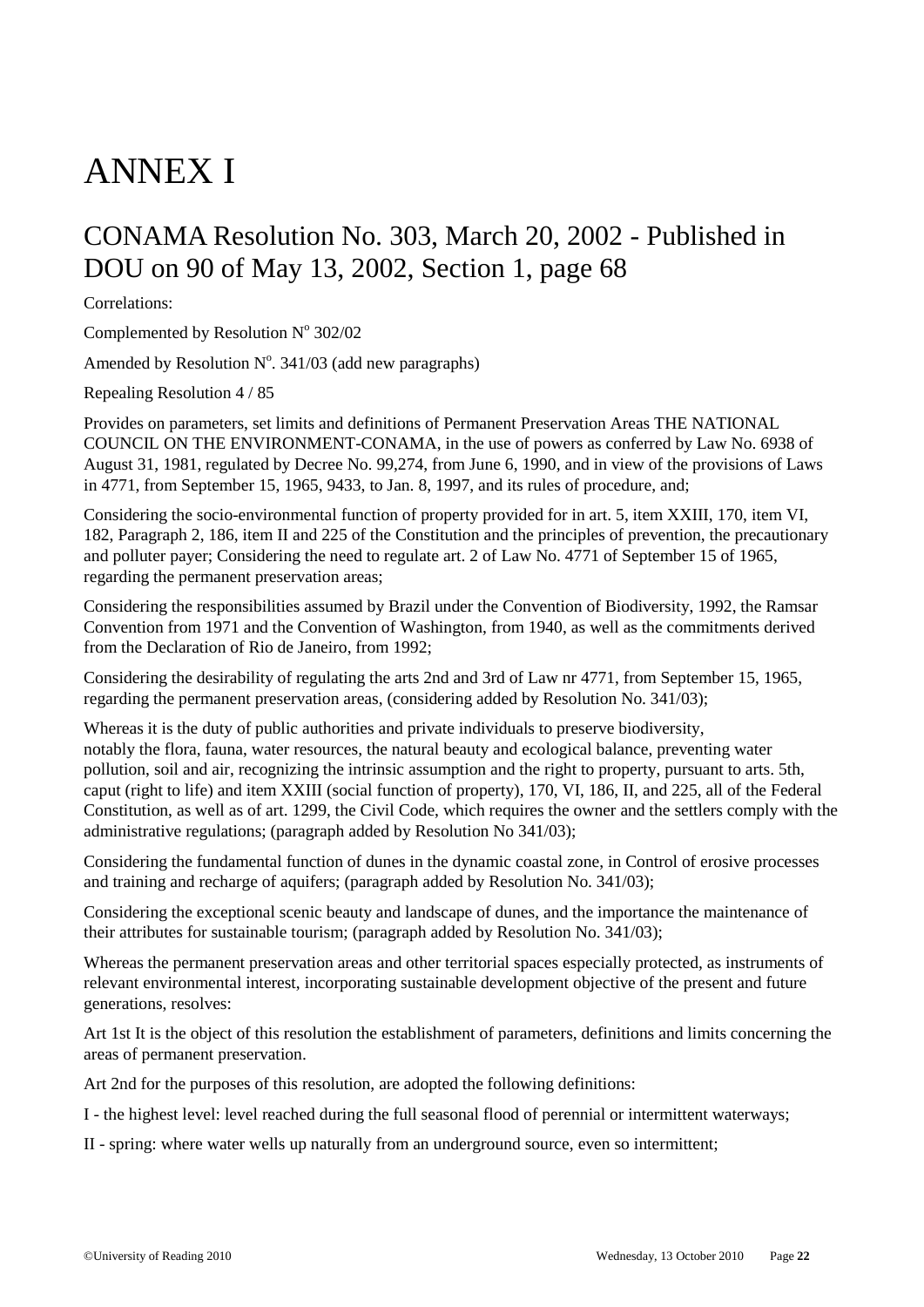III - vereda: swampy space or soaked, which contains springs or seepage, where there is occurrence of soil hydromorphic, characterized predominantly by Buritis of the swamp (Mauritia flexuosa) and other forms of typical vegetation;

IV - hill: elevation of the land with difference of altimetry quota between the top and the base from 50 to 300 meters and hillsides with a slope greater than thirty percent (approximately seventeen degrees) in the line of maximum slope;

V - mountain: elevation of the land with difference of altimetry quota between the top and the basis more than three hundred meter;

VI - base of hill or mountain: horizontal plane defined by plain or surface of water from adjacent waterways, or in relief wavy the lowest elevation quota of depression around it;

VII - the ridge line: a line linking the highest points of a sequence of hills or mountains, being in the crossover waters;

VIII - restinga (sandbanks): sandy deposit parallel to the shoreline, so generally elongated, produced by processes of sedimentation, where different communities receiving marine nfluence, also considered soil communities depending on the nature of the substrate more than the climate. The vegetation cover in sandbanks occurs in mosaic, and is on beaches, sandy ridges, dunes and depressions, showing, according to the next stage, herbaceous layer, shrub and tree, the latter more internalized;

IX – manguezal (mangroves): coastal ecosystem that occurs in low land, subject to tide action, formed by soaked and mud soil or sandy, which is predominantly associated to the natural vegetation known as mangroves, that receive river-sea influence typical of alluvial soils of estuarine areas and spread along the discontinuous Brazilian coast, between the Amapá and Santa Catarina States;

X - dune: geomorphologic unit of predominantly sandy formation, with appearance of hill, produced by the action of the winds, located on the coast or in interior of the continent and may be covered, or not, for vegetation;

XI - tray or plateau: landscape of flat topography, with average slope less than ten percent (approximately six degrees) and an area of more than ten hectares, ended abruptly at the escarpment, the plateau is characterized by large areas to more than six hundred meters high;

XII - escarpment: ramp slope of land equal to or exceeding forty-five degrees, which delimit reliefs of plates and elevated plain, being limited at the top by the rupture of positive slope (line of cliff) and at the foot by breaking negative slope, covering the deposits of runoff soil which is located near the foothills the escarpment;

XIII - consolidated urban area: one that meets the following criteria:

a) Legal definition by the government;

b) there are at least four of the following infrastructure urban equipment:

- 1. Loop road with rainwater drainage;
- 2. Water-supply system;
- 3. Sewage network;
- 4. Distribution of electricity and public lighting;
- 5. Collection of municipal solid waste;
- 6. Treatment of municipal solid waste and population density of more than five thousand inhabitants per km2;

Art 3rd Permanent Preservation Areas are formed by the following area:

I - in marginal track, measured from the highest level in horizontal projection, with minimum width of: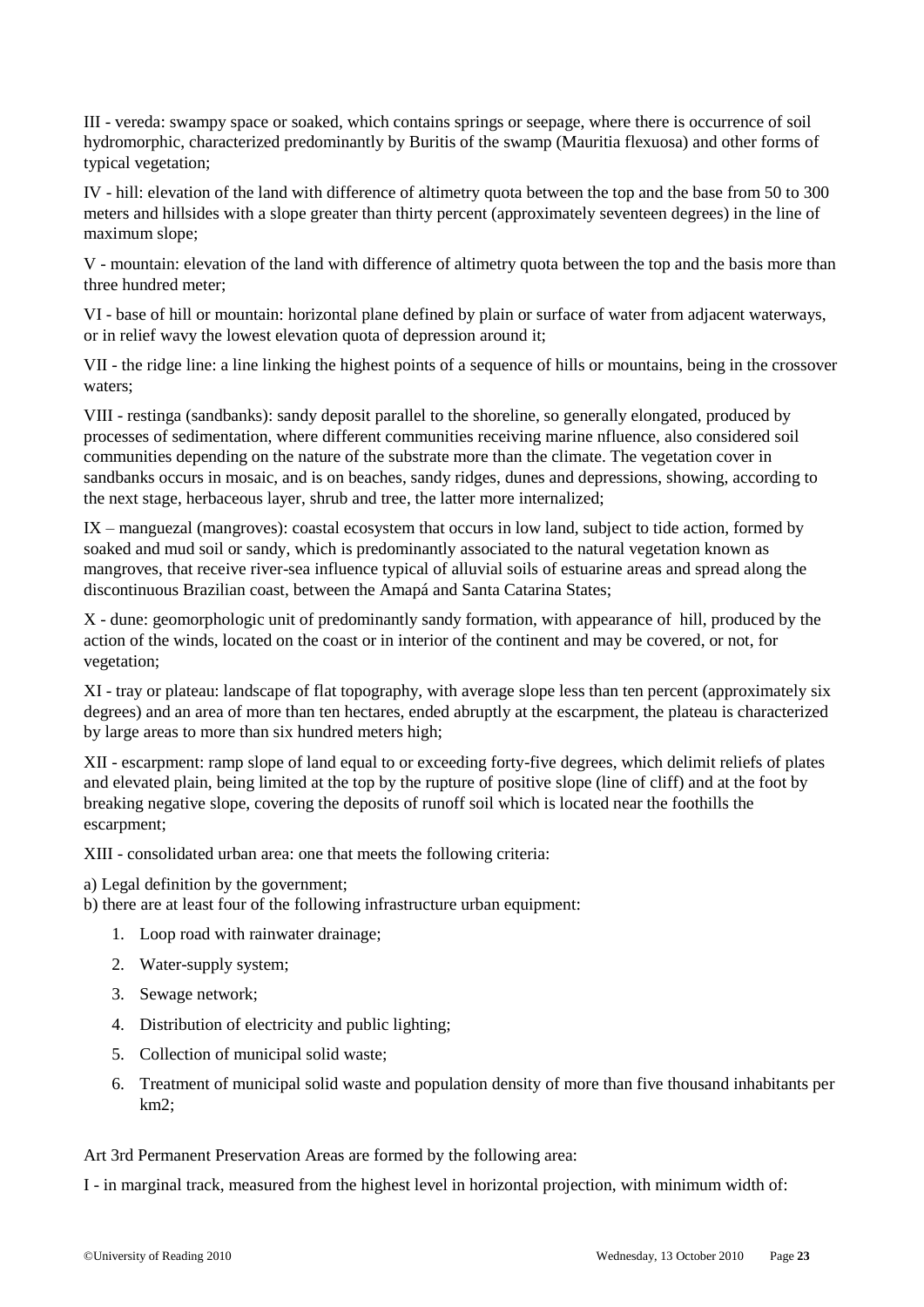- a) Thirty meters for the waterways with less than ten meters wide;
- b) fifty meters for the waterways with ten to fifty meters wide;
- c) Hundred meters for the waterways with water fifty to two hundred meters wide;
- d) two hundred meters to waterways of two hundred to six hundred meters from width;
- e) five hundred meters for the waterways with more than six hundred meters in width;

II - around the spring, even if intermittent, with minimum radius fifteen meters in such a way that protects, in each case, the its whole hydrographic basin;

III - around lakes and natural ponds on track with footage of:

- a) Thirty meters, for those who are situated in urban areas consolidated;
- b) Hundred meters, for they are in rural areas, except the bodies water less than twenty hectares of area, whose range is fifty meters marginal;

IV - on track path and in marginal, in horizontal projection, with minimum width of fifty meters from the edge of space swampy and weathered floodplain;

V - on top of hills and mountains, in areas from the altimetry level corresponding to two thirds of the minimum height of elevation on the base;

VI - the ridge lines in the designated area from the curve at the level of two thirds of the time, from the base, the lowest in the peak ridge, setting up the curve level for each segment of the ridge line equivalent to one thousand meters;

VII - in hillside or part thereof, with slope of more than one hundred per cent or forty five degrees on the line of maximum gradient;

VIII - the cliffs and the edges of the trays and plateau from the line of collapse track at no lower than a hundred meters in horizontal projection towards the other side of the escarpment; IX - the restinga (sandbanks):

- a) at least three hundred meter track, measured from the line of maximum flood;
- b) at any location or extension, when covered with vegetation with light fixative of stabilizing the dunes or mangroves;

X - in mangrove, throughout its length;

XI - in dunes;

XII - in altitude over eighteen hundred meters, or, in states that have not such elevations, at the discretion of the relevant environmental authority;

XIII - in places of refuge or reproduction of migratory birds;

XIV - in places of refuge or reproduction of wildlife threatened with extinction out of a list drawn up by governmental agencies federal, state or municipal;

XV - on the beaches in places of nesting and breeding of wildlife;

Single paragraph: The occurrence of two or more hills or mountains whose tops are separated from each other by distances of less than five hundred meters, the permanent preservation area standing cover the range of hills or mountains, bounded from the curve of level equivalent to two thirds of the time at the base of the hill or mountain of lesser height of the set, according to the following:

I - are grouped hills or mountains whose proximity is up to five hundred meters from their tops;

II - identifies with the smaller hill or mountain;

III - moth is a line in the curve of level equivalent to two thirds of this, and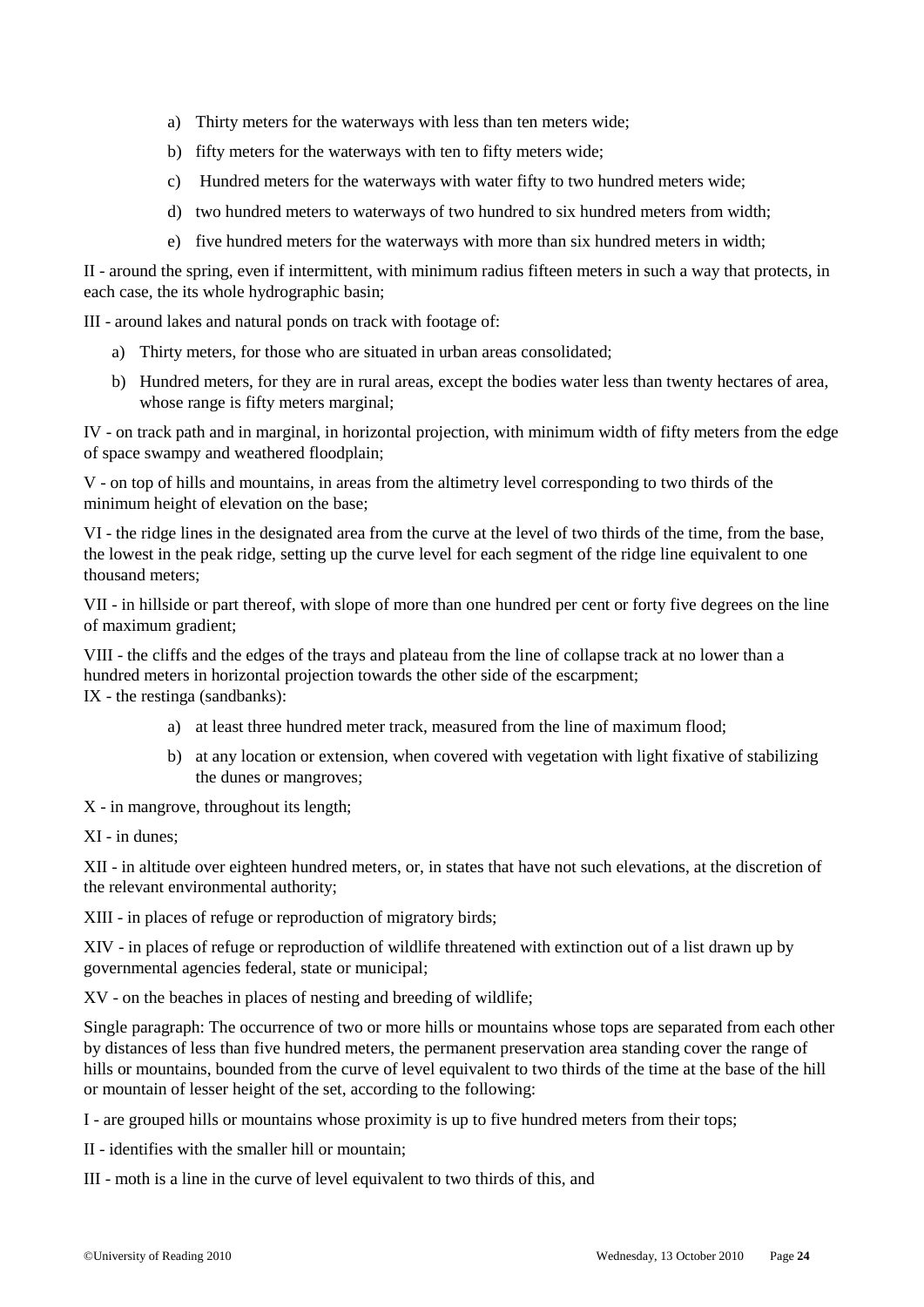IV - a permanent preservation of the whole area above this level.

Art 4th CONAMA shall, in particular resolution, the parameters of permanent preservation areas of reservoirs and artificial arrangements for use of its surroundings.

Art 5th resolution enters into force on the date of its publication, revoking to CONAMA resolution paragraph 4, of September 18, 1985.

Jose Carlos Carvalho - President of the Council

This does not replace the text published in DOU, from May 13, 2002.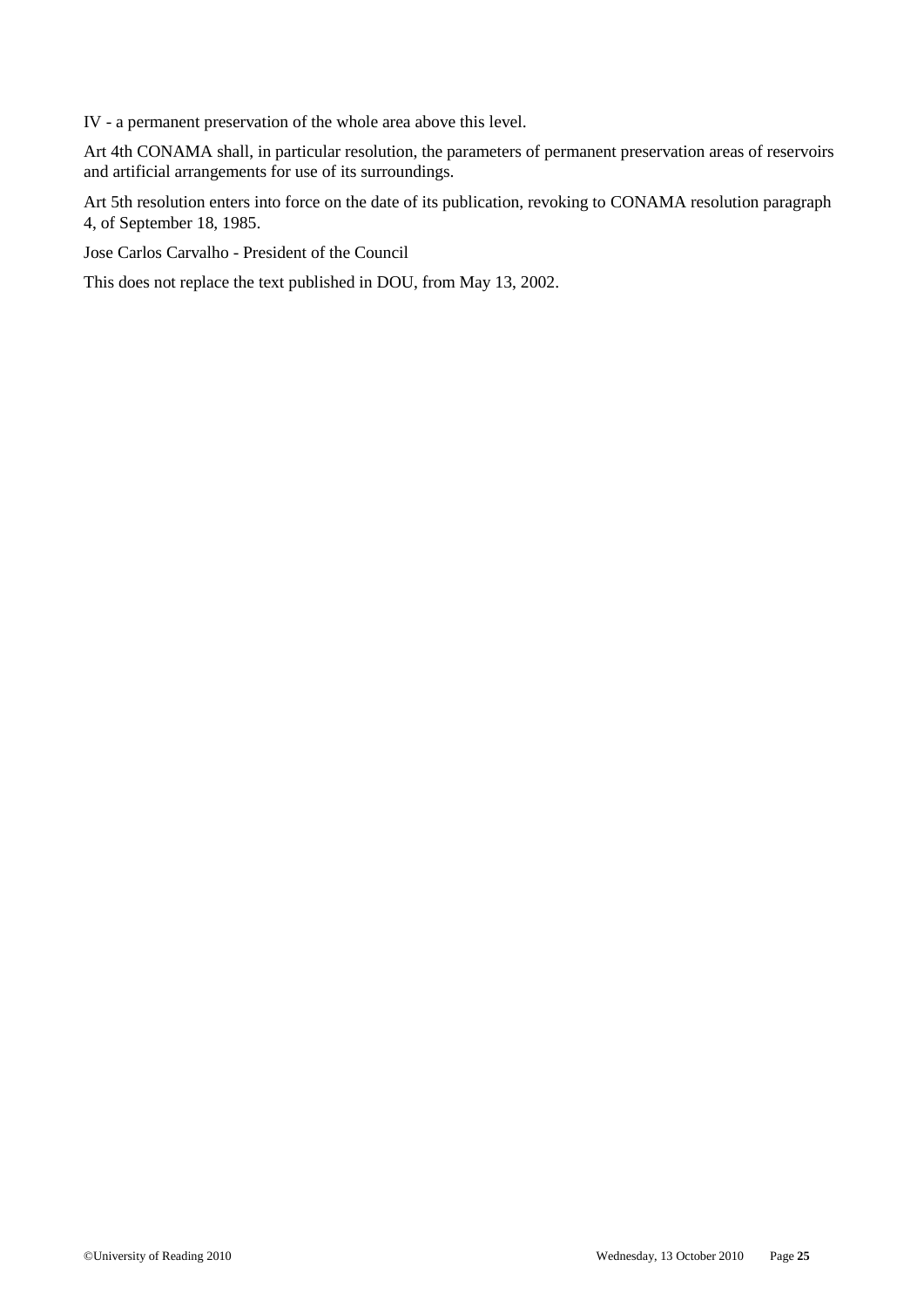#### <span id="page-25-1"></span><span id="page-25-0"></span>ANNEX II

#### Agriculture IBGE census 2006

|                     |                |              |                      | Land use for agricultural establishments |                                                  |        |              |                   |              |
|---------------------|----------------|--------------|----------------------|------------------------------------------|--------------------------------------------------|--------|--------------|-------------------|--------------|
| Municipality/       | Total          | Total        | Crops                |                                          | Pasture                                          |        |              | Woods and forests |              |
| <b>State</b>        | establishments | Area<br>(ha) | Establishments       | Area<br>(ha)                             | Establishments                                   |        | Area<br>(ha) | Establishments    | Area<br>(ha) |
| Palmeirópolis       | 479            | 135399       | 144                  | 3114                                     | 471                                              |        | 66316        | 414               | 60512        |
| <b>Tocantins</b>    | 56896          | 16825737     | 26490                | 811874                                   | 50072                                            |        | 10290856     | 39545             | 5250649      |
|                     |                |              |                      |                                          | People employed at the farm on 31.12             |        |              |                   |              |
| Municipality/       | Total          |              | Family members       |                                          |                                                  |        |              |                   |              |
| <b>State</b>        | establishments | Total        | Establishments       |                                          | Total                                            |        |              | Total             |              |
| Palmeirópolis       | 479            | 1620         | 479                  |                                          | 1120                                             |        | 500          |                   |              |
| <b>Tocantins</b>    | 56896          | 175405       | 56896                |                                          |                                                  | 149405 |              | 25987             |              |
| Municipality/ State |                |              | Total establishments |                                          | Number of tractors in agricultural establishment |        |              |                   |              |
|                     |                |              |                      | Establishments                           |                                                  | Total  |              |                   |              |
|                     | Palmeirópolis  |              | 479                  | 85                                       |                                                  | 118    |              |                   |              |
| <b>Tocantins</b>    |                |              | 56896                | 5419                                     |                                                  | 9547   |              |                   |              |

|                                        |                | Number of animals in agricultural establishments in 31.12 |                   |                |              |                                                    |              |  |
|----------------------------------------|----------------|-----------------------------------------------------------|-------------------|----------------|--------------|----------------------------------------------------|--------------|--|
| Municipality/                          | Total          | Bovine                                                    |                   | Swine          |              |                                                    | <b>Birds</b> |  |
| <b>State</b>                           | establishments | Establishments                                            | Total             | Establishments | Total        | Establishments                                     | Total        |  |
| Palmeirópolis                          | 479            | 411                                                       | 58776             | 276            | 4425         | 364                                                | 19660        |  |
| <b>Tocantins</b>                       | 56896          | 42857                                                     | 6093118           | 22389          | 249350       | 40698                                              | 4478687      |  |
|                                        |                | <b>Animal Productions</b>                                 |                   |                |              |                                                    |              |  |
|                                        |                |                                                           | Cow's milk        |                | Chicken eggs |                                                    |              |  |
| Municipality/<br>Total<br><b>State</b> | establishments | Establishments                                            | Total<br>(1 0001) |                |              | Total<br><b>Establishments</b><br>(1000)<br>dozen) |              |  |
| Palmeirópolis                          | 479            | 133                                                       | 1465              |                | 170          | 255                                                |              |  |
| <b>Tocantins</b>                       | 56896          | 15053                                                     |                   | 144903         | 22775        | 4064                                               |              |  |